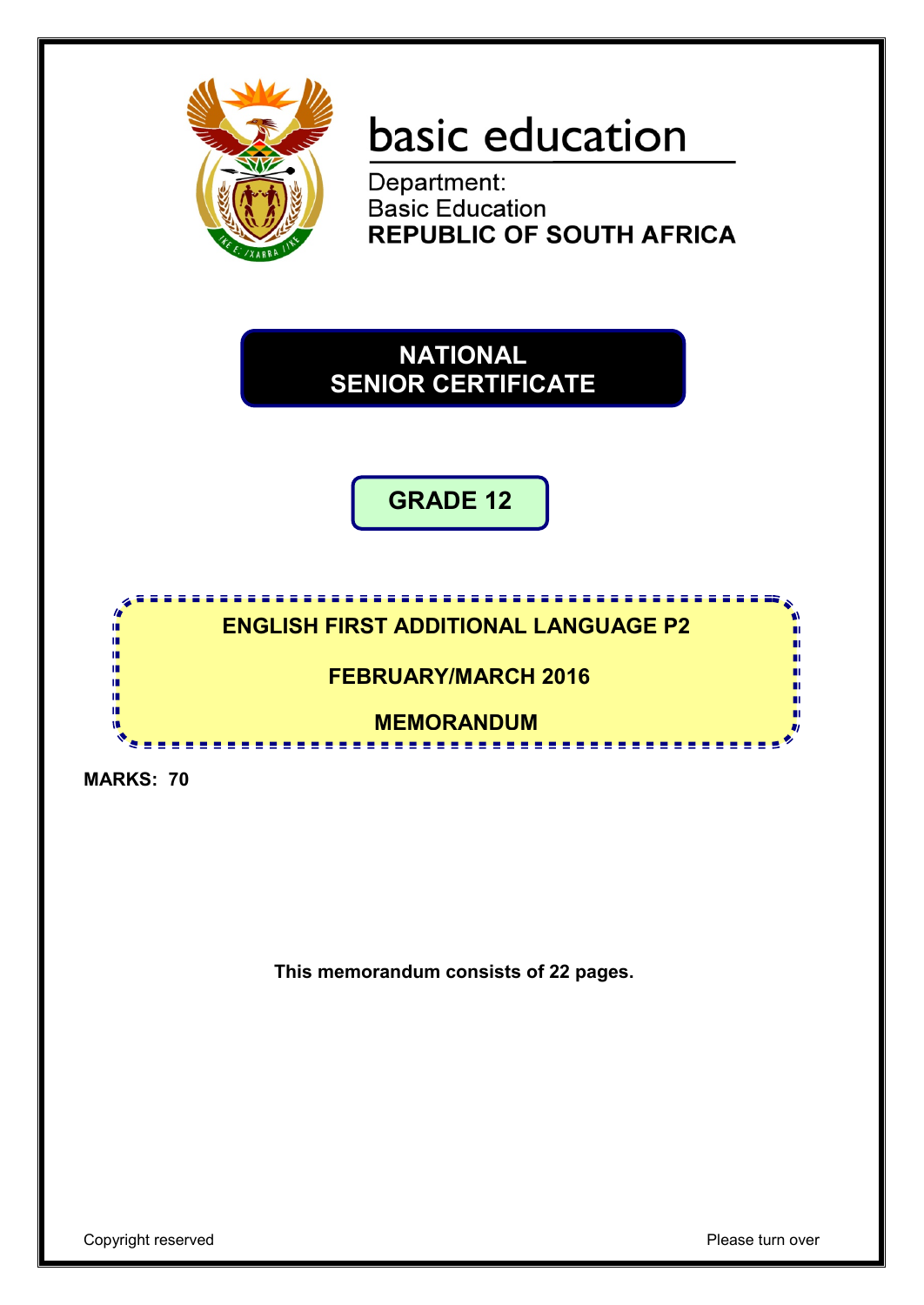#### **INSTRUCTIONS AND INFORMATION**

- 1. Candidates are required to answer questions from TWO sections.
- 2. Candidates' responses should be assessed as objectively as possible.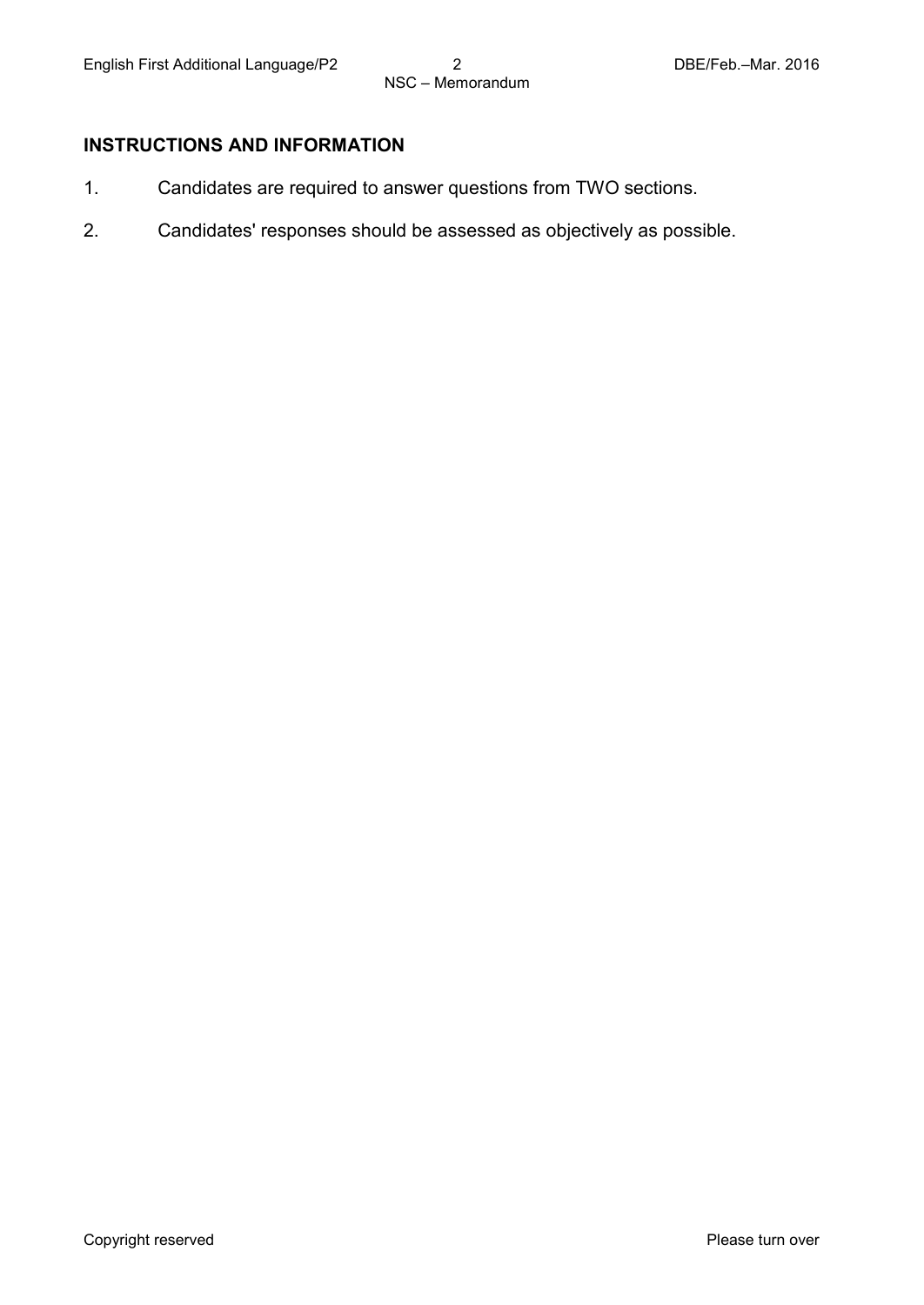#### **SECTION A: NOVEL**

#### **QUESTION 1** *TO KILL A MOCKINGBIRD*

#### **Candidates are required to answer BOTH questions, i.e. QUESTIONS 1.1 and 1.2.**

| 1.1 | 1.1.1 | (a)<br>(b)<br>(c)<br>(d) | D/defends the accused in court $\checkmark$<br>E/investigates the case $\checkmark$<br>A/stands accused of a crime. ✓<br>B/gives false evidence V                                                                                                                                                                               | (4) |
|-----|-------|--------------------------|---------------------------------------------------------------------------------------------------------------------------------------------------------------------------------------------------------------------------------------------------------------------------------------------------------------------------------|-----|
|     | 1.1.2 | (a)                      | They are referring to the verdict of the Tom Robinson case./<br>The fact that Tom has been found guilty. $\checkmark$                                                                                                                                                                                                           |     |
|     |       |                          | <b>NOTE:</b> Accept any ONE of the above.                                                                                                                                                                                                                                                                                       | (1) |
|     |       | (b)                      | Anger/Despondency/Disappointment√                                                                                                                                                                                                                                                                                               |     |
|     |       |                          | <b>NOTE:</b> Accept any ONE of the above.                                                                                                                                                                                                                                                                                       | (1) |
|     |       | (c)                      | Tom Robinson has been found guilty of raping Mayella<br>Ewell $\checkmark$ despite the fact that there is no evidence to link him to<br>the crime. ∕/Both Mayella and Bob Ewell were unreliable<br>(lying) on the witness stand $\checkmark$ / His disabled left arm makes it<br>impossible for Tom to have attacked Mayella. ✓ |     |
|     |       |                          | <b>NOTE:</b> Accept any TWO of the above.                                                                                                                                                                                                                                                                                       | (2) |
|     | 1.1.3 | (a)                      | $C$ /sympathetic $\checkmark$                                                                                                                                                                                                                                                                                                   | (1) |
|     |       | (b)                      | Understanding/concerned/caring/supportive                                                                                                                                                                                                                                                                                       |     |
|     |       |                          | <b>NOTE:</b> Accept any ONE of the above.                                                                                                                                                                                                                                                                                       | (1) |
|     | 1.1.4 |                          | It should be a sin to punish Tom who is innocent, $\checkmark$ just like it would<br>be a sin to kill a mockingbird√. Tom has not caused anyone<br>harm, $\checkmark$ yet the evil of people destroy Tom. $\checkmark$                                                                                                          |     |
|     |       |                          | <b>NOTE:</b> Accept any THREE of the above.                                                                                                                                                                                                                                                                                     | (3) |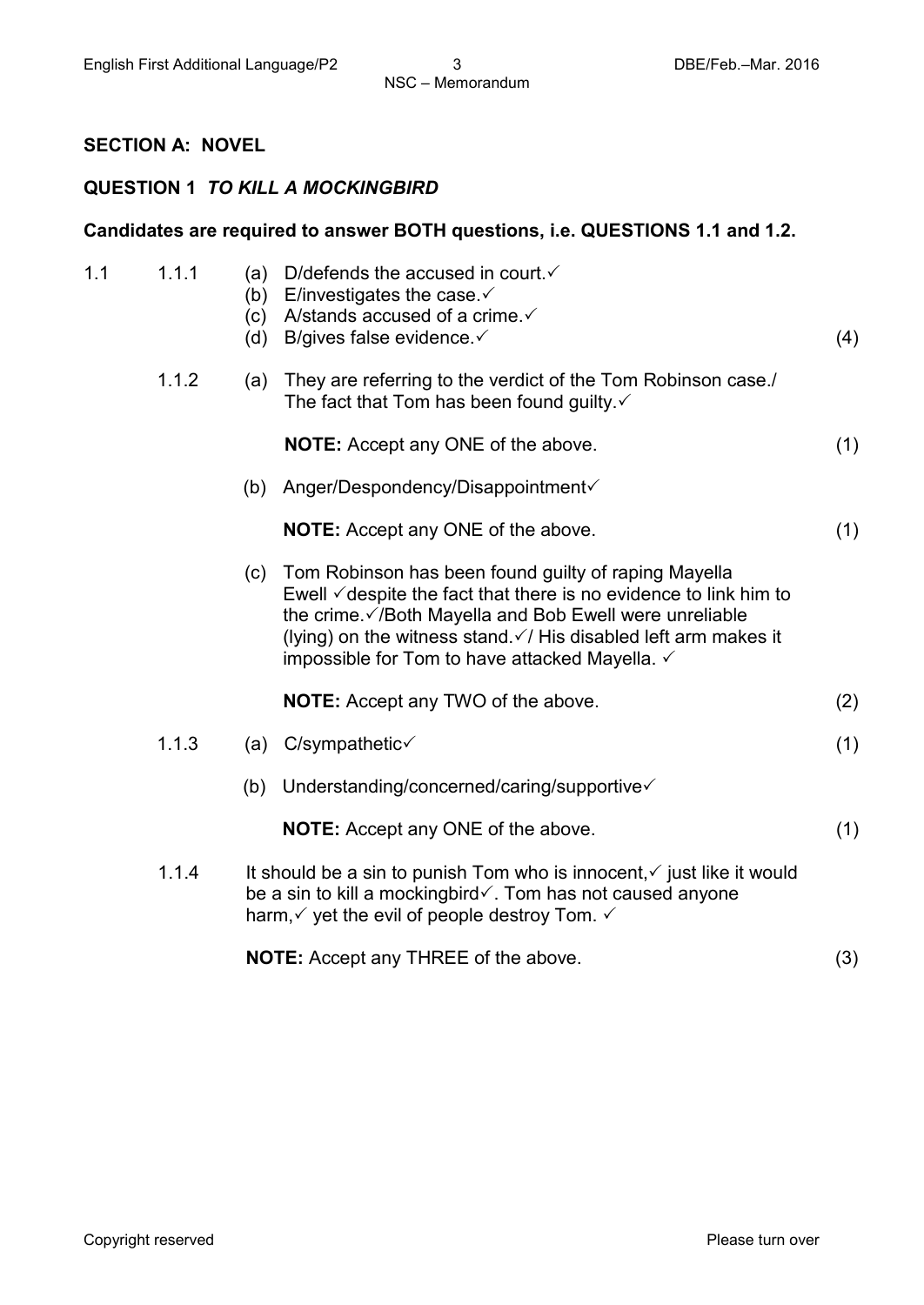#### 1.1.5 Open-ended.

Accept a response which shows knowledge and understanding of, **among others**:

\*Atticus's courage despite conditions in Maycomb;

\*the fact that he is not easily influenced;

\*his good relationships with people in Maycomb even if they treat his children badly;

- \*the fact that he is an excellent father;
- \*his non-racist beliefs.

#### **OR**

\*his unrealistic belief in the goodness of his fellow-men; \*the possibility that he may allow his children too much freedom; \*the fact that his actions endanger his children.

**NOTE:** Do NOT award a mark for YES or NO. Credit responses where a combination is given. For full marks, the response must be well-substantiated. A candidate can score 1 or 2 marks for a response which is not well-substantiated. The candidate's interpretation must be grounded in the text of the novel. (3)

- 1.2 1.2.1 (a) Bob Ewell attacked Jem (and Scout)  $\checkmark$  / broke Jem's arm. (2)
	- (b) Jem has received medication and is fast asleep/ unconscious/unable to respond.  $\checkmark$

**NOTE:** Accept any ONE of the above. (1)

- 1.2.2 (a) Arthur (Boo) Radley.  $\checkmark$  (1)
	- (b) He is protective (about Jem and Scout).  $\sqrt{}$  /He is brave to defend Jem and Scout.  $\checkmark$  /He cares about Jem and Scout.  $\checkmark$

**NOTE:** Accept any TWO of the above. (2)

1.2.3 He promises to get Atticus back (even if it takes the rest of his life.)  $\checkmark$ He attacks Jem and Scout. ✓ He tries to break into Judge Taylor's house. ✓ He follows Helen Robinson (Tom's wife), threatening/harassing her.

**NOTE:** Accept any TWO of the above. (2)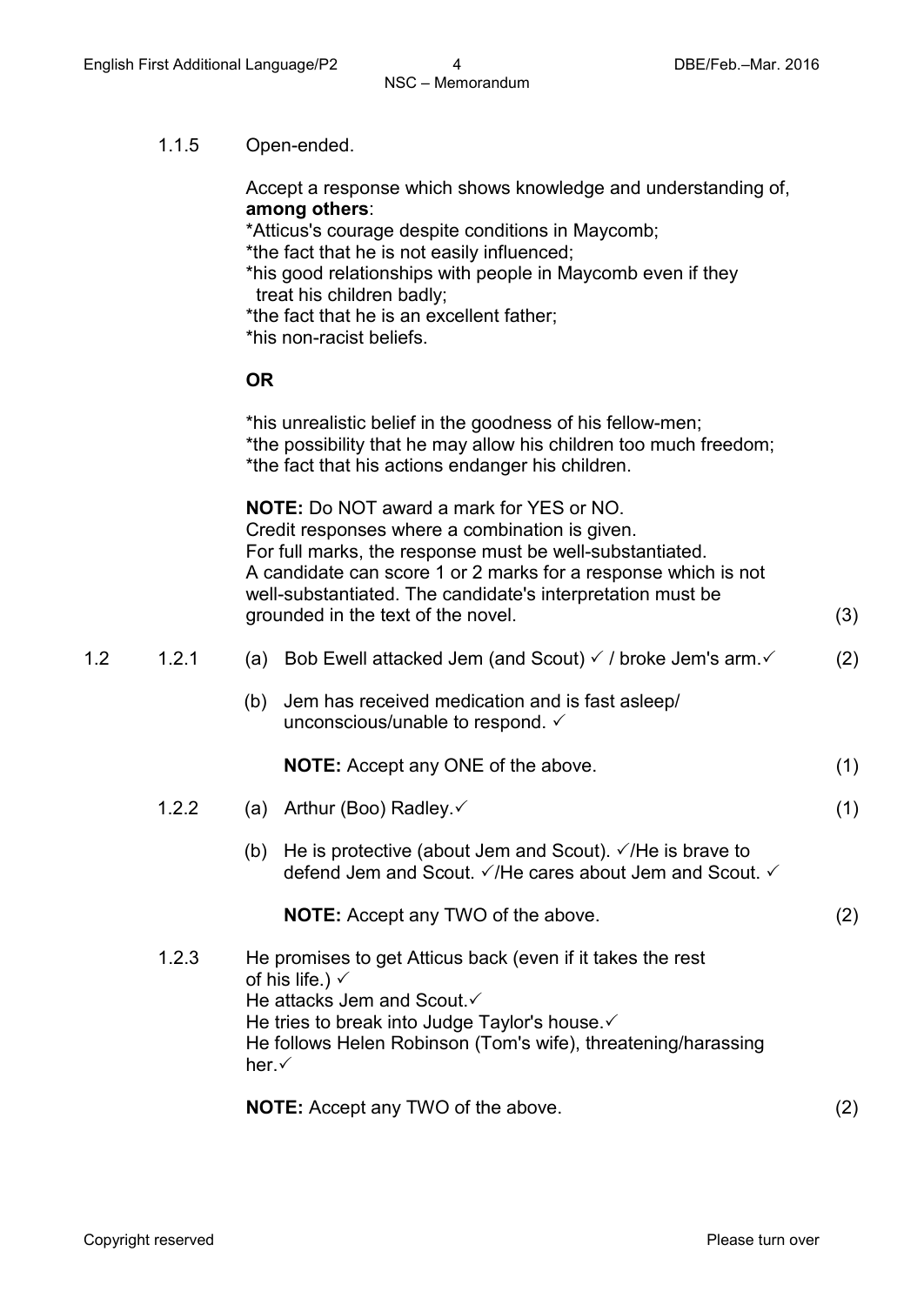1.2.4 **NOTE:** For full marks the COMPARISON must be CLEAR (2 marks for Aunt Alexandra and 2 marks for Atticus). Credit answers containing accurate examples from the novel.

> Aunt Alexandra expects Scout to behave in a certain manner (dress like a girl).  $\sqrt{}$ /She reminds Scout of the Finches' place in Maycomb County. $\sqrt{ }$  She wants to prevent Scout from being influenced by Calpurnia. $\sqrt{}$ /She is strict and harsh. $\sqrt{}$

Atticus allows Scout to call him by his first name.  $\sqrt{R}$  He teaches her to be fair, not a racist.  $\sqrt{H}$ e allows his children to learn from other races.  $\sqrt{H}$  is gentle and caring with Scout.  $\sqrt{H}$  (4)

1.2.5 Good vs evil / Social prejudice

Heck Tate feels that Boo will be treated in the same way as Tom.  $\checkmark$  People in Maycomb County have preconceived ideas about Boo Radley.  $\checkmark$  People are prejudiced towards Boo Radley.  $\checkmark$ 

#### **OR**

Courage/ protecting the weak $\checkmark$ 

Heck Tate is courageous when he decides not to prosecute Boo Radley.  $\checkmark$  He wants to protect Boo, who is weak, against the racist/prejudiced people of Maycomb.  $\checkmark$ 

**NOTE:** 1 mark for identification of theme and 2 marks for the explanation. Accept any ONE of the above themes and a relevant, text-based explanation. (3)

1.2.6 Open-ended.

Accept a response which shows knowledge and understanding of, **among others**:

\*Bob Ewell's violent nature; \*his treatment of Mayella; \*his neglect of his children.

#### **OR**

\*the cruel way Bob Ewell dies; \*his children who are now orphans; \*justice is not served when people take the law into their own hands.

**NOTE:** Do NOT award a mark for YES or NO. Credit responses where a combination is given. For full marks, the response must be well-substantiated. A candidate can score 1,2 or 3 marks for a response which is not well-substantiated. The candidate's interpretation must be grounded in the text of the novel. (4)

**[35]**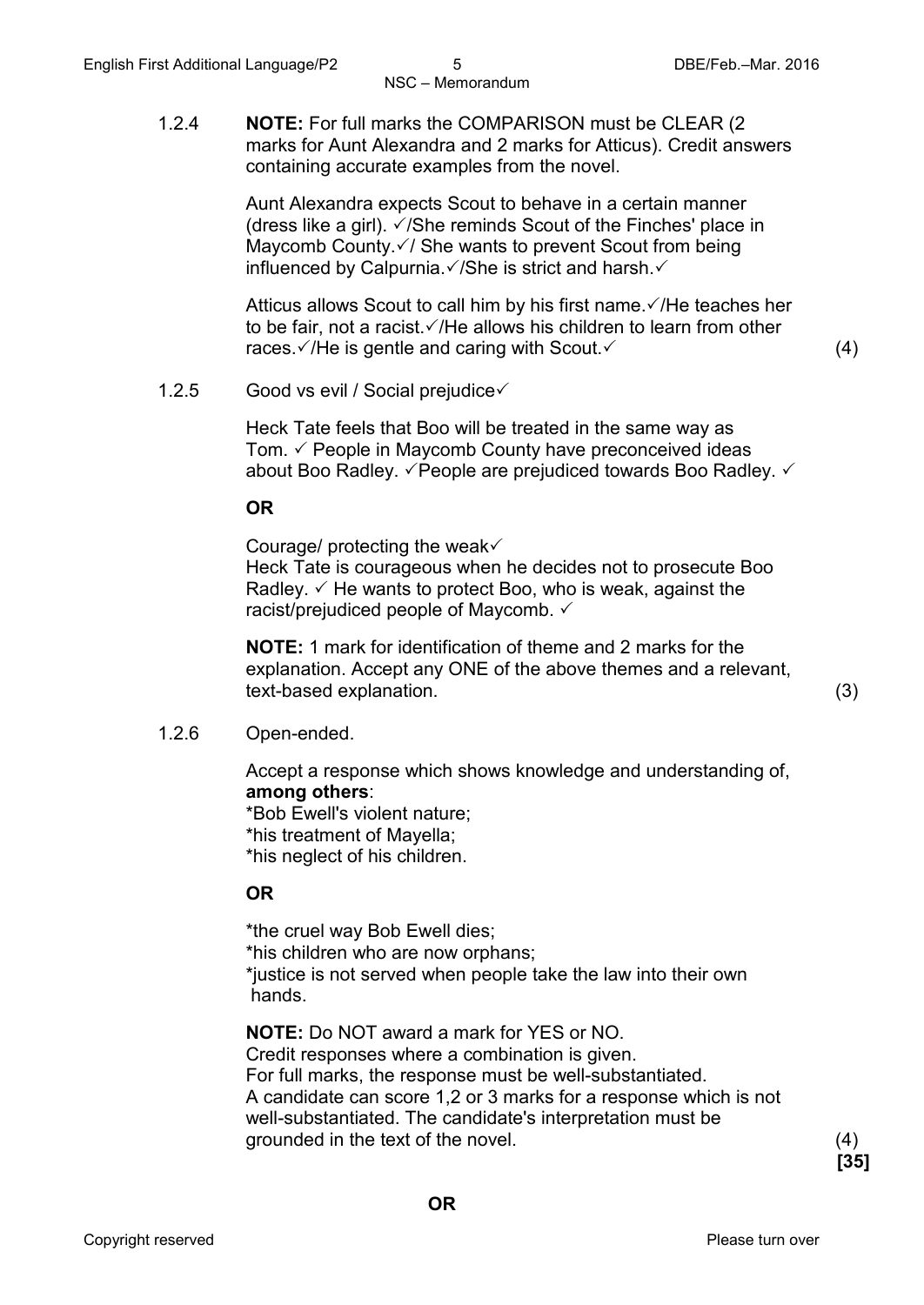#### **QUESTION 2:** *LORD OF THE FLIES*

#### **Candidates are required to answer BOTH questions, i.e. QUESTIONS 2.1 and 2.2.**

| 2.1 | 2.1.1 | C/the elected group leader. $\checkmark$<br>(a)<br>(b) E/a quiet but thoughtful boy. $\checkmark$<br>B/finds the conch in the lagoon. $\checkmark$<br>(c)<br>(d) A/determined to hunt a pig. $\checkmark$                                                         | (4) |
|-----|-------|-------------------------------------------------------------------------------------------------------------------------------------------------------------------------------------------------------------------------------------------------------------------|-----|
|     | 2.1.2 | (a) Metaphor $\checkmark$                                                                                                                                                                                                                                         | (1) |
|     |       | (b) The thickness of the forest $\checkmark$ is compared to a closed curtain. $\checkmark$<br><b>OR</b><br>The creepers in the forest are dense and thick $\checkmark$ forming a<br>curtain in which the piglet was caught $\checkmark$ .                         |     |
|     |       | <b>NOTE:</b> Accept any ONE of the above combinations.                                                                                                                                                                                                            | (2) |
|     | 2.1.3 | He is uncertain/hesitant/nervous.<br>The link to civilised behaviour is still evident about Jack (because<br>he cannot kill the pig). ∕He has not killed before. √                                                                                                |     |
|     |       | <b>NOTE:</b> Accept any TWO of the above                                                                                                                                                                                                                          | (2) |
|     | 2.1.4 | $C$ /terrified $\checkmark$                                                                                                                                                                                                                                       | (1) |
|     | 2.1.5 | The end of civilisation/innocence√                                                                                                                                                                                                                                |     |
|     |       | This action shows how the boys will lose ties with civilised<br>behaviour by attempting to kill the pig. ✓<br>It is a sign of how the boys lose their innocence by eventually<br>killing the pig. $\checkmark$                                                    |     |
|     |       | <b>OR</b><br>The rivalry between Jack and Ralph.√<br>Ralph provokes/challenges/dares/questions Jack about killing the<br>pig √ Jack is angry at Ralph and gives an excuse for not killing the<br>pig. V Jack does not want Ralph to see that he is embarrassed. V |     |
|     |       | <b>OR</b><br>Good vs evil<br>Jack wants to kill the pig therefore the evil is evident $\checkmark$ The                                                                                                                                                            |     |

Jack wants to kill the pig therefore the evil is evident.  $\checkmark$  The goodness in him is stopping him from killing the pig at this point in the novel.  $\checkmark$ 

**NOTE:** 1 mark for identification of theme and 2 marks for the explanation. Accept any ONE of the above themes and a relevant, text-based explanation. (3)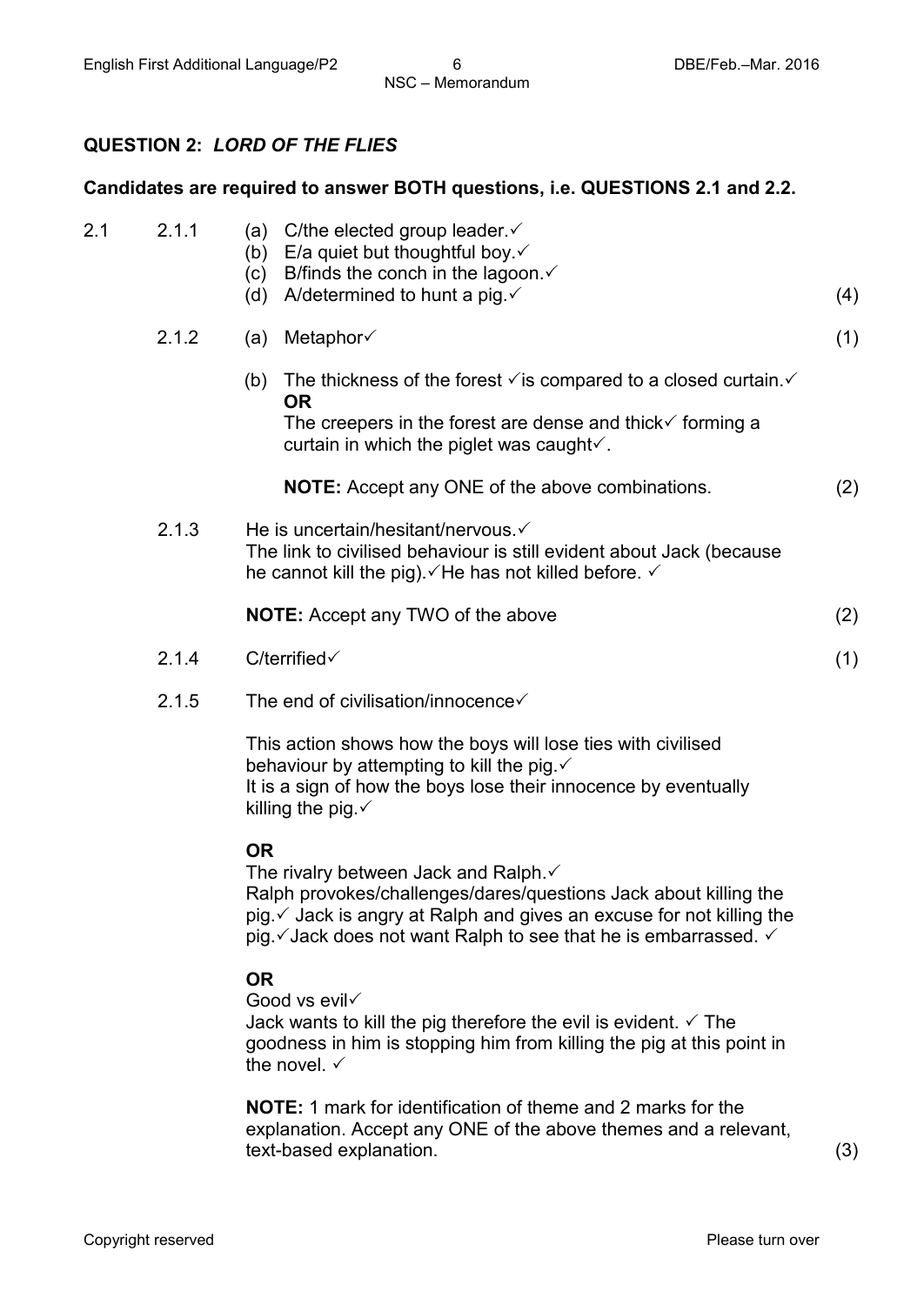2.1.6 Open-ended.

Accept a response which shows knowledge and understanding of, **among others**: \*Ralph's character and his leadership style; \*his caring nature; \*the importance of rescue and shelter; \*his belief in democracy.

#### OR

\*his weaknesses; \*his relationship with Piggy and other boys.

**NOTE:** Do NOT award a mark for YES or NO. Credit responses where a combination is given. For full marks, the response must be well-substantiated. A candidate can score 1, 2 or 3 marks for a response which is not well-substantiated. The candidate's interpretation must be grounded in the text of the novel. (4)

2.2 2.2.1 He sets out to build a fire./He reminds the other boys to keep the fire going.  $\checkmark$ 

**NOTE:** Accept any ONE of the above. (1)

- 2.2.2 The group of boys become a gang.  $\checkmark$  They are getting ready to attack (with spears).  $\checkmark$  (2)
- 2.2.3 (a) It is a symbol of order/discipline. $\checkmark$ It is used to call an assembly. $\checkmark$ It allows the boys the chance to speak (if they have it in their hands). $\checkmark$ It is a symbol of democracy. $\checkmark$ It is the link to civilisation. $\checkmark$

**NOTE**: Accept any THREE of the above. (3)

(b) The end of civilisation/discipline/democracy. /The beginning of chaos/disorder.

**NOTE:** Accept any ONE of the above. (1)

2.2.4 **NOTE:** For full marks the COMPARISON must be CLEAR (2 marks for Piggy and 2 marks for Roger). Credit answers containing accurate examples from the novel.

> Piggy is rational.  $\sqrt{}$  /He is insightful.  $\sqrt{}$  /He is intelligent.  $\sqrt{}$  /He is a thinker. $\checkmark$ /He is outspoken. $\checkmark$

Roger is sadistic/cruel/evil.  $\sqrt{H}$ e is dangerous.  $\sqrt{H}$ e is secretive.  $\sqrt{H}$  (4)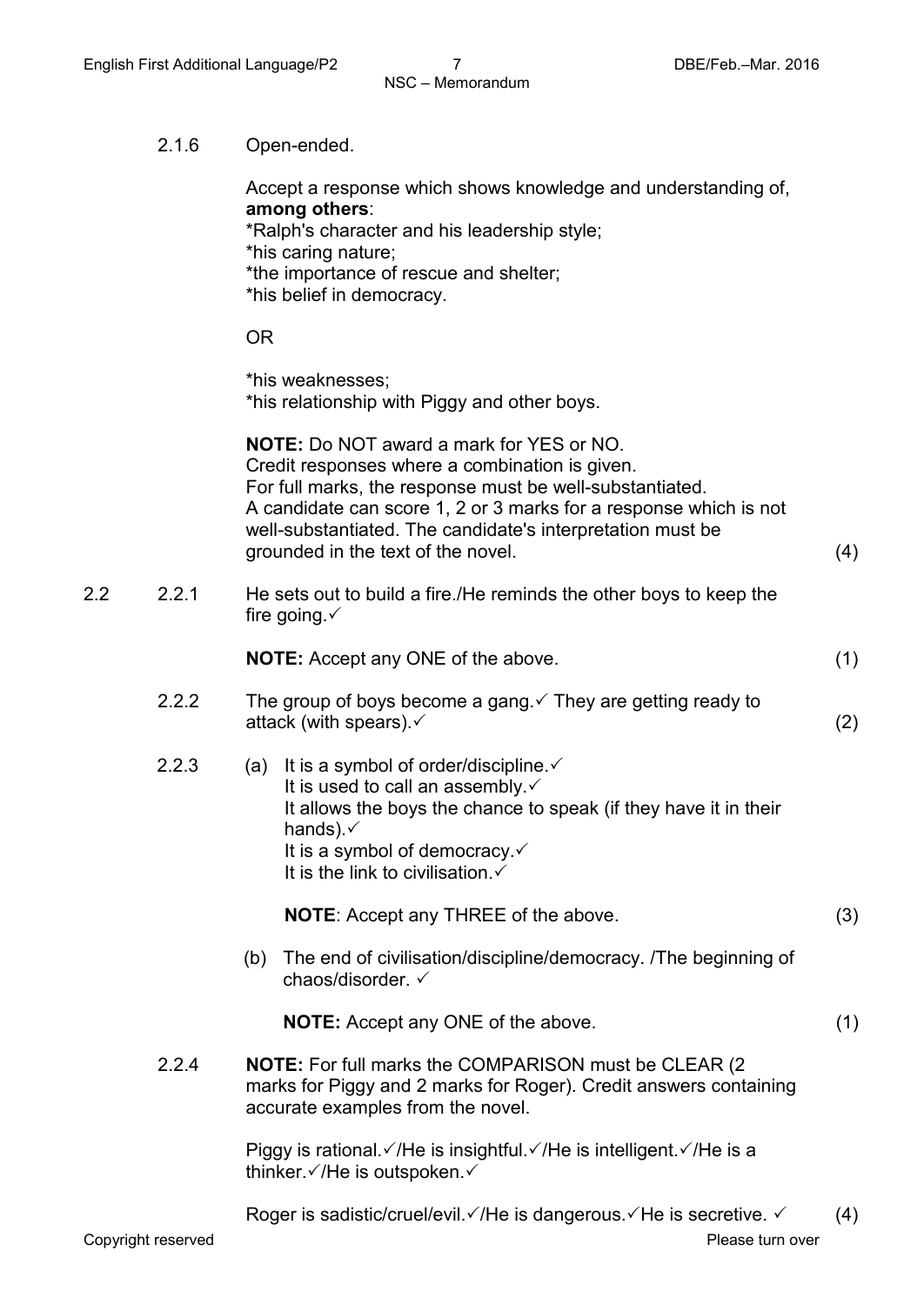2.2.5 Roger rolls a huge rock down the cliff onto Piggy.  $\checkmark$  Piggy is flung into the air and falls to his death.  $\checkmark$ 

#### **OR**

Roger kills Piggy.  $\checkmark$  (One mark only) (2)

2.2.6 He promises them fun and games (adventure).  $\checkmark$ He gives them food (meat) to eat. $\checkmark$ He promises them protection from the beast. $\checkmark$ He intimidates them.  $\checkmark$ 

**NOTE:** Accept any TWO of the above. (2)

2.2.7 Open-ended.

Accept a response which shows knowledge and understanding of, **among others**:

- \* Piggy's character;
- \* his physical shortcomings;
- \* his lack of self-confidence;
- \* his social background;
- \* his mental ability;
- \* his loyalty to Ralph;
- \* his death.

**NOTE:** For full marks, the response must be well-substantiated. A candidate can score 1 or 2 marks for a response which is not well-substantiated. The candidate's interpretation must be grounded in the text of the novel. (3)

**[35]**

#### **OR**

#### **QUESTION 3** *A GRAIN OF WHEAT*

#### **Candidates are required to answer BOTH questions, i.e. QUESTIONS 3.1 and 3.2.**

- 3.1 3.1.1 (b) A/a cruel district officer (c) D/rejected by Mumbi (d) B/married to Mumbi $\checkmark$  (4) (a) C/central character in the novel  $\checkmark$ 3.1.2 Uhuru celebrations/Independence celebrations. (1) 3.1.3 (a) He was the one who instigated the idea of a revolution (he
	- called public meetings where he incited people to rise up)./He challenged the authority of the British. He killed Tom Robson. /He was seen as a martyr. $\checkmark$

**NOTE:** Accept any ONE of the above. (1)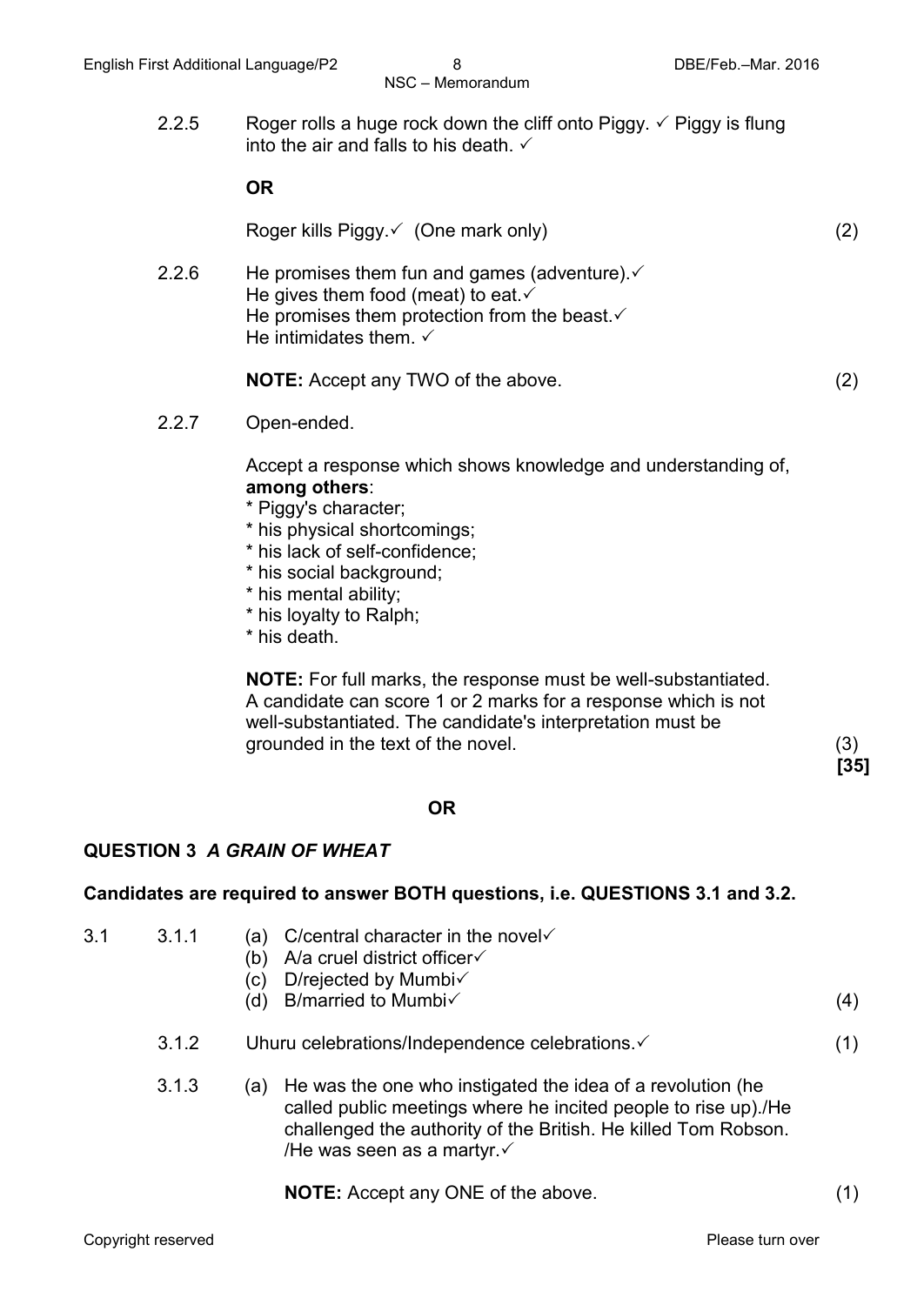|                    |       | (b)       | He was hanged (in the marketplace). $\checkmark$                                                                                                                                                                                                                                              | (1) |
|--------------------|-------|-----------|-----------------------------------------------------------------------------------------------------------------------------------------------------------------------------------------------------------------------------------------------------------------------------------------------|-----|
|                    | 3.1.4 | (a)       | Hatred/contempt/disgust√                                                                                                                                                                                                                                                                      | (1) |
|                    |       |           | (b) He betrayed his people by joining the Homeguards. $\checkmark$<br>He is regarded as a traitor $\checkmark$<br>He arrested his own people. ✓<br>He beat/imprisoned them $\checkmark$<br>He was cruel towards them. $\checkmark$<br>He curried favour with the whites $\checkmark$          |     |
|                    |       |           | <b>NOTE:</b> Accept any TWO of the above.                                                                                                                                                                                                                                                     | (2) |
|                    | 3.1.5 |           | (a) He is tormented. $\checkmark$<br>He is unnerved. $\checkmark$<br>He is suffering./He is in pain. ✓<br>He is feeling guilty $\checkmark$<br>He is uncertain of himself. ✓<br>He behaves like a coward.                                                                                     |     |
|                    |       |           | <b>NOTE:</b> Accept any TWO of the above.                                                                                                                                                                                                                                                     | (2) |
|                    |       | (b)       | He betrayed Kihika. $\checkmark$                                                                                                                                                                                                                                                              | (1) |
|                    |       | (c)       | 'sudden decision' $\checkmark$                                                                                                                                                                                                                                                                |     |
|                    |       |           | <b>NOTE:</b> Do not penalise if quotation marks are omitted.                                                                                                                                                                                                                                  | (1) |
|                    | 3.1.6 |           | Open-ended.                                                                                                                                                                                                                                                                                   |     |
|                    |       |           | Accept a response which shows knowledge and understanding of,<br>among others:<br>*the importance of unveiling the truth to General R;<br>*his patriotism;<br>*his perseverance.                                                                                                              |     |
|                    |       | <b>OR</b> |                                                                                                                                                                                                                                                                                               |     |
|                    |       |           | *his hatred of Karanja;<br>*his need for revenge.                                                                                                                                                                                                                                             |     |
|                    |       |           | <b>NOTE:</b> Do NOT award a mark for YES or NO.<br>Credit responses where a combination is given.<br>For full marks, the response must be well-substantiated.<br>A candidate can score 1 or 2 marks for a response which is not<br>well-substantiated. The candidate's interpretation must be |     |
| 3.2                | 3.2.1 |           | grounded in the text of the novel.<br>C/confesses to taking the oath $\checkmark$                                                                                                                                                                                                             | (3) |
|                    | 3.2.2 |           |                                                                                                                                                                                                                                                                                               | (1) |
| Copyright reserved |       | (a)       | Mumbi√ and Karanja's√ child.<br>Please turn over                                                                                                                                                                                                                                              | (2) |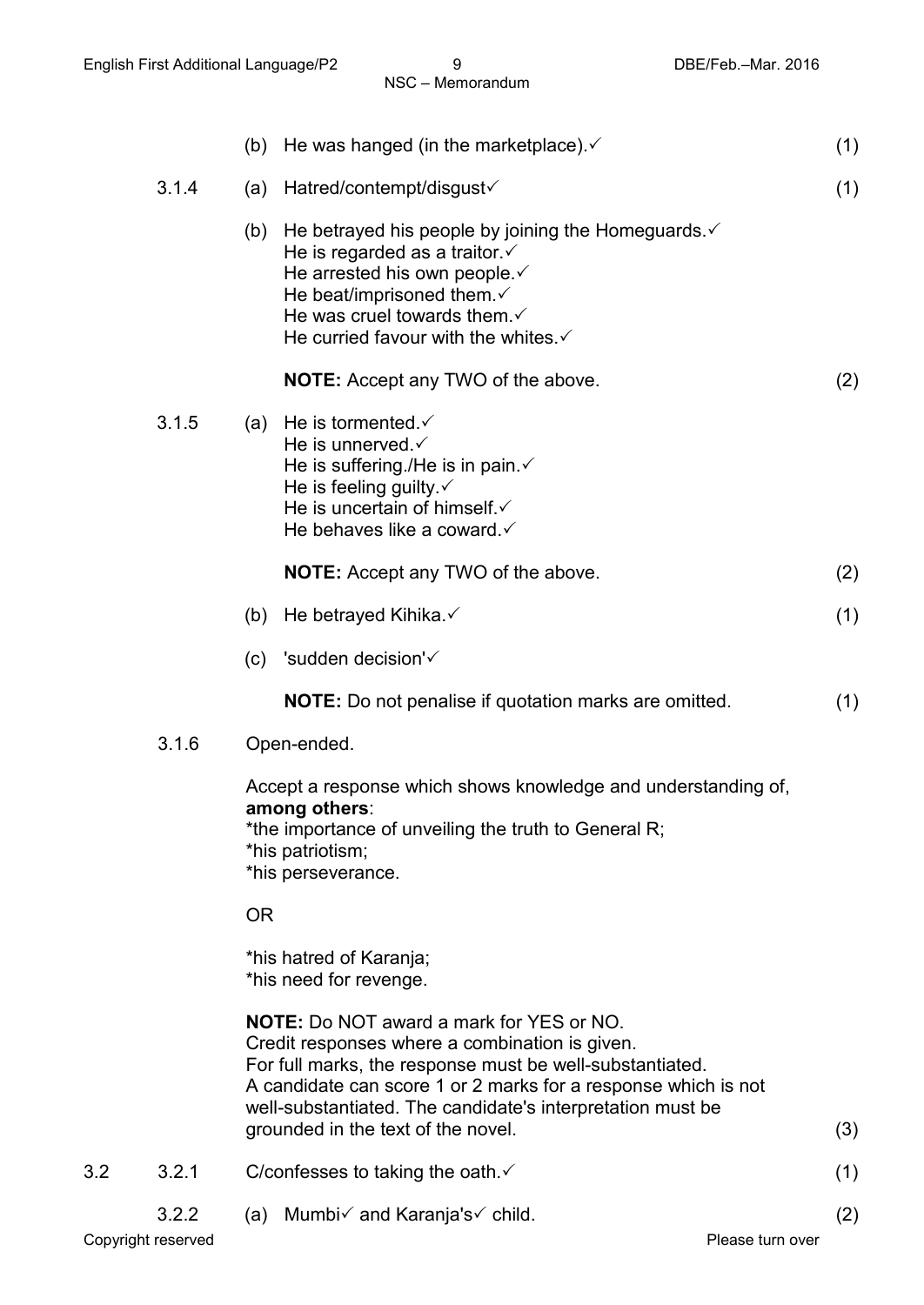- (b) Mumbi betrayed him with his friend/Karanja. $\checkmark$ He was hurt and upset by her betrayal.  $\checkmark$  (2)
- 3.2.3 (a) She recalls his shock at seeing her with a child.  $\checkmark$  (1)
	- (b) She looked after his mother and built them a house.  $(2)$
	- (c) She is loyal. $\checkmark$ She is caring. ✓ She has the courage to withstand suffering/hardship. $\checkmark$ She loves her husband and his mother. ✓

**NOTE:** Accept any TWO of the above. (2)

3.2.4 Marriage / Relationships.

Gikonyo and Mumbi's marriage is being tested.  $\checkmark$  She moves back home to her mother after he slaps her and calls her a whore  $\checkmark$  but she still loves and cares for him.

**OR**

Truth and perceived truth. $\checkmark$ 

Mugo is perceived to be a hero.  $\checkmark$  People want him to speak at the Uhuru celebrations  $\checkmark$  but in fact he is the guilty one. He betrays Kihika and is not really a hero.  $\checkmark$ 

**NOTE:** 1 mark for identification of theme and 3 marks for the explanation. Accept any ONE of the above themes and a relevant, text-based explanation. (4)

3.2.5 Open-ended.

Accept a response which shows knowledge and understanding of, **among others**:

\* Gikonyo and Mumbi's relationship;

- \* the love they share;
- \* the hardship they endure;
- \* the figurative meaning of 'A Grain of Wheat' and its relation to Mumbi and Gikonyo.

**NOTE:** For full marks, the response must be well-substantiated. A candidate can score 1, 2 or 3 marks for a response which is not well-substantiated. The candidate's interpretation must be grounded in the text of the novel. (4)

**[35]**

#### **TOTAL SECTION A: 35**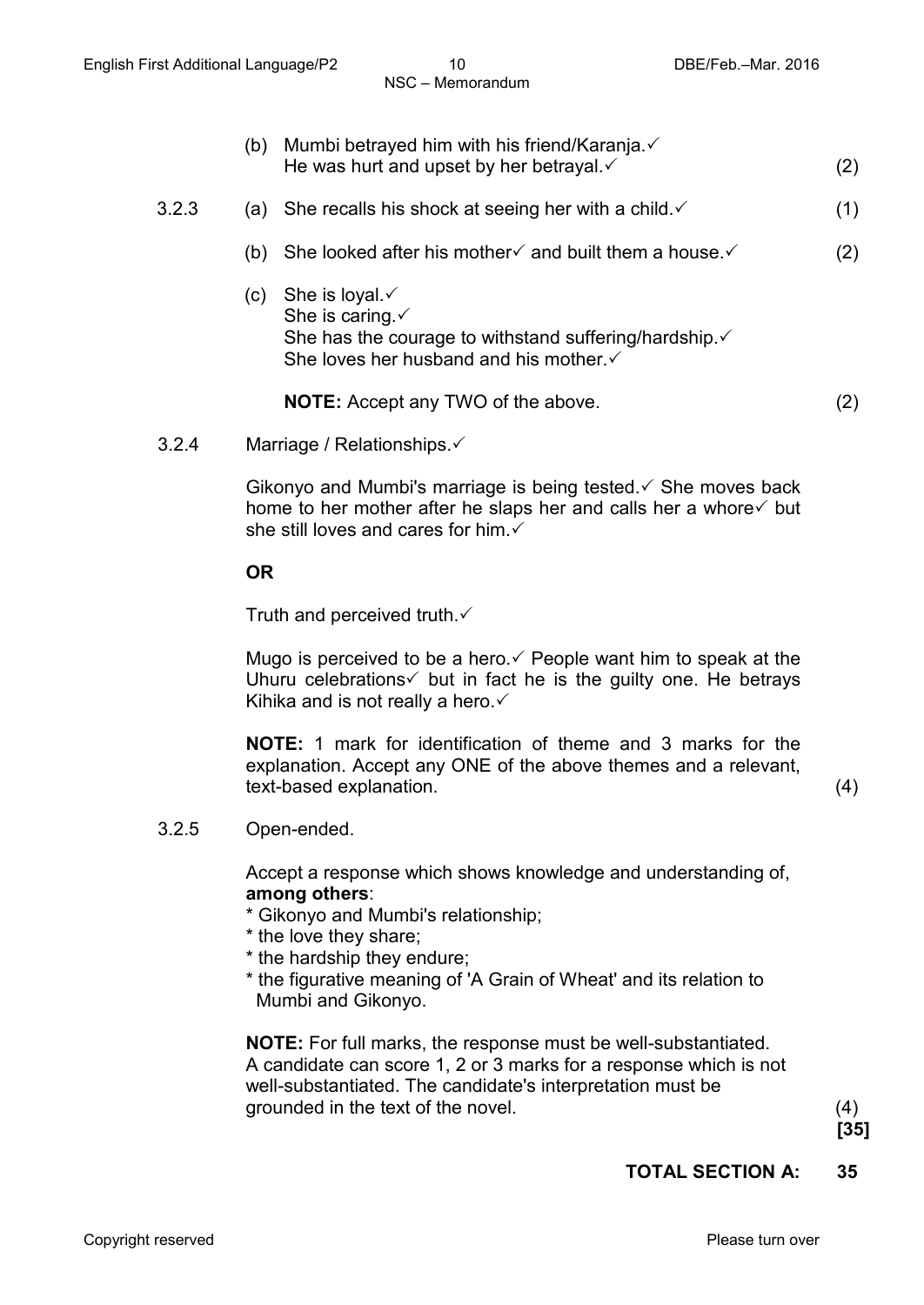#### **SECTION B: DRAMA**

#### **QUESTION 4:** *ROMEO AND JULIET*

### **Candidates are required to answer BOTH questions, i.e. QUESTIONS 4.1 and 4.2.** 4.1 4.1.1 (b) Italy (c) protagonists (d) death $\checkmark$ (a) tragedy $\checkmark$  $\mathsf{death} \checkmark$  (4) 4.1.2 She is an adviser to both of them. $\checkmark$ She is trustworthy/can be trusted/is their confidante. ✓ Lady Capulet knows that Juliet will listen to the Nurse. ✓ She knows Juliet better.  $\checkmark$ **NOTE:** Accept any TWO of the above. (2) 4.1.3 'valiant' **NOTE:** Do not penalise if quotation marks are omitted. (1)  $4.1.4$  B/wise (1) 4.1.5 Girls were expected to be married at a young age  $\checkmark$  and bear children  $\checkmark$  at a young age. (2)  $4.1.6$  (a) Metaphor (1) (b) They are suggesting that he is perfect.  $\sqrt{T}$  he wax implies the model or perfect form used to make a statue or figurine.  $\checkmark$ **OR** He is an ideal person/ideal choice for Juliet $\checkmark$  because he is perfect just like a statue made of wax. **NOTE:** Accept any ONE of the above combinations (2) 4.1.7 Open-ended. Accept a response which shows knowledge and understanding of, **among others**: \*the importance of marriage to Lady Capulet; \*the reasons why the Capulets want Juliet to marry Paris; \*the social practices at the time.

**OR**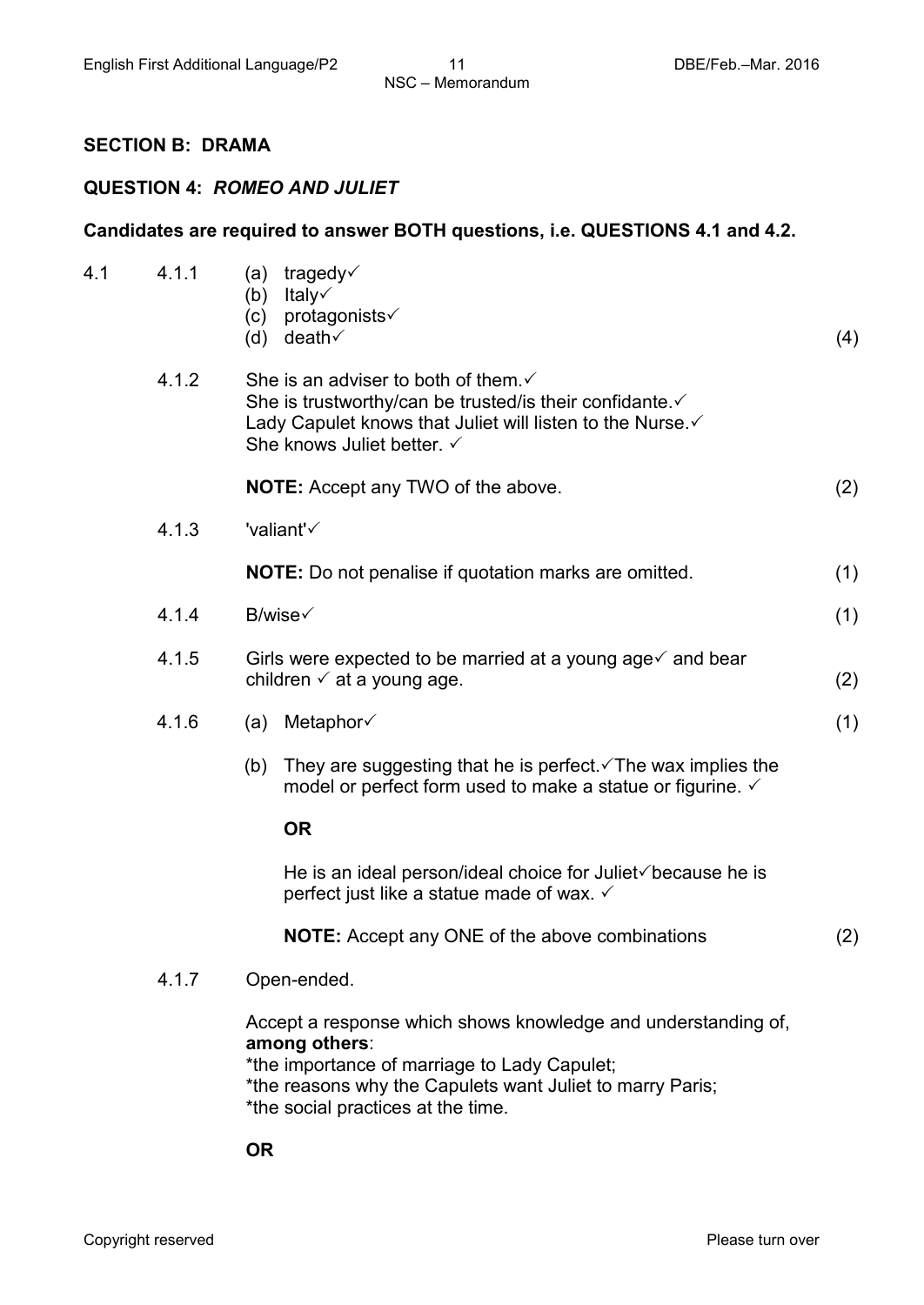|     |       | *the fact that Lady Capulet never allows Juliet her own opinion on<br>the matter;<br>*the lack of an open, honest relationship between mother and<br>daughter.                                                                                                                                                                        |     |
|-----|-------|---------------------------------------------------------------------------------------------------------------------------------------------------------------------------------------------------------------------------------------------------------------------------------------------------------------------------------------|-----|
|     |       | <b>NOTE:</b> Do NOT award a mark for YES or NO.<br>Credit responses where a combination is given.<br>For full marks, the response must be well-substantiated.<br>A candidate can score 1, 2 or 3 marks for a response which is not<br>well-substantiated. The candidate's interpretation must be<br>grounded in the text of the play. | (4) |
| 4.2 | 4.2.1 | He has met Juliet $\checkmark$ and has fallen in love with her $\checkmark$ .<br>Rosaline has only brought him unhappiness $\checkmark$ and he does not<br>want to think of her.                                                                                                                                                      |     |
|     |       | <b>NOTE:</b> Accept any ONE of the above combinations.                                                                                                                                                                                                                                                                                | (2) |
|     | 4.2.2 | (a) Smiling mischievously/eyes wide/winking/thinking<br>deeply/grinning/looking happy /excited. ✓                                                                                                                                                                                                                                     |     |
|     |       | <b>NOTE:</b> Accept any ONE of the above.                                                                                                                                                                                                                                                                                             | (1) |
|     |       | Romeo was at the Capulet ball/Romeo attended the Capulet<br>(b)<br>ball (although their families are enemies). $\checkmark$                                                                                                                                                                                                           |     |
|     |       | <b>NOTE:</b> Accept any ONE of the above.                                                                                                                                                                                                                                                                                             | (1) |
|     | 4.2.3 | He wants the friar to marry him and Juliet. $\checkmark$<br>(a)                                                                                                                                                                                                                                                                       | (1) |
|     |       | He is impulsive $\checkmark$ /He is immature $\checkmark$ /He is irresponsible $\checkmark$ (to<br>(b)<br>want to marry a Capulet).                                                                                                                                                                                                   |     |
|     |       | <b>NOTE:</b> Accept any TWO of the above.                                                                                                                                                                                                                                                                                             | (2) |
|     | 4.2.4 | Friar Laurence implies that young men only fall in love with the<br>physical appearance (looks) of the person. √/ They are fickle/Their<br>love is not real. $\checkmark$                                                                                                                                                             | (2) |
|     | 4.2.5 | She deceives her parents by pretending to be willing to marry<br>Paris. $\checkmark$<br>She marries Romeo in secret. ✓<br>She takes the potion to deceive her parents. $\checkmark$                                                                                                                                                   |     |
|     |       | <b>NOTE:</b> Accept any TWO of the above.                                                                                                                                                                                                                                                                                             | (2) |
|     | 4.2.6 | Shock/disbelief/irritation√                                                                                                                                                                                                                                                                                                           | (1) |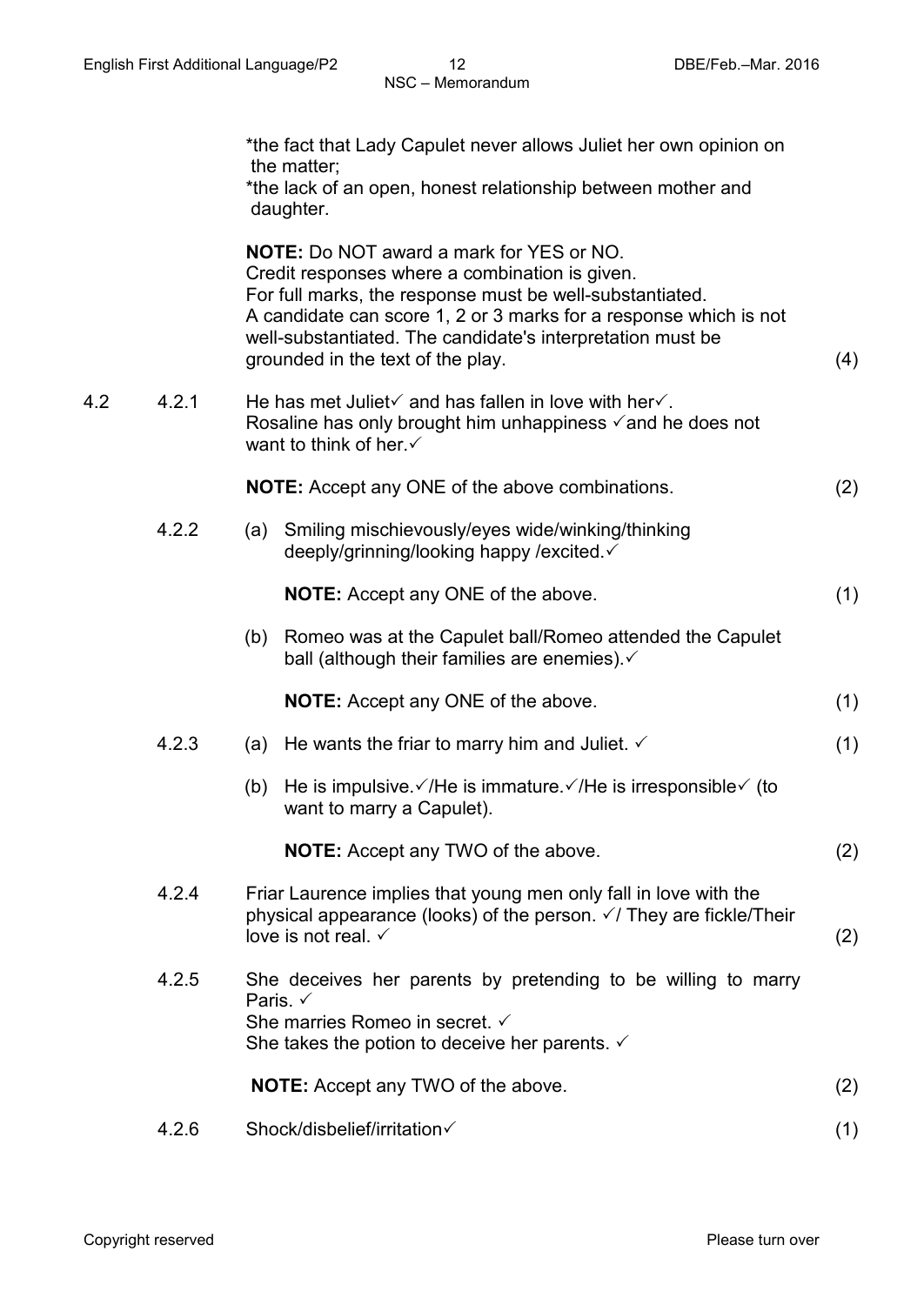#### $4.2.7$  Fate $\checkmark$

Their love for each other proves to be disastrous and both lose their lives tragically as the message sent to Romeo does not arrive in time.  $\checkmark$  Romeo, upon seeing Juliet's lifeless body, assumes she is dead and kills himself, whereupon Juliet, having awoken, sees a dead Romeo and kills herself.  $\sqrt{F}$ riar Laurence's involvement in their secret marriage ends disastrously for both families.  $\checkmark$ 

#### **OR**

 $Lowe\checkmark$ 

Romeo and Juliet whose families are sworn enemies, overcome this feud by falling in love with each other and marry in secret.  $\checkmark$ They are willing to overcome the feud by their mutual love for each other  $\checkmark$ 

**NOTE:** 1 mark for identification of theme and 2 marks for the explanation. Accept any ONE of the above themes and a relevant, text-based explanation. (3)

#### 4.2.8 Open-ended.

Accept a response which shows knowledge and understanding of, **among others**:

\* The friar's reasons for wanting to end the feud;

- \* his role in ending the feud between the two families;
- \* his willingness to assist Romeo and Juliet.

#### OR

\*his neglect of his moral duty to be truthful; \*his irresponsibility in not involving the parents; \*his inability to realise that a marriage may worsen the feud.

**NOTE:** Do NOT award a mark for YES or NO. Credit responses where a combination is given. For full marks, the response must be well-substantiated. A candidate can score 1 or 2 marks for a response which is not well-substantiated. The candidate's interpretation must be grounded in the text of the play. (3)

**[35]**

**OR**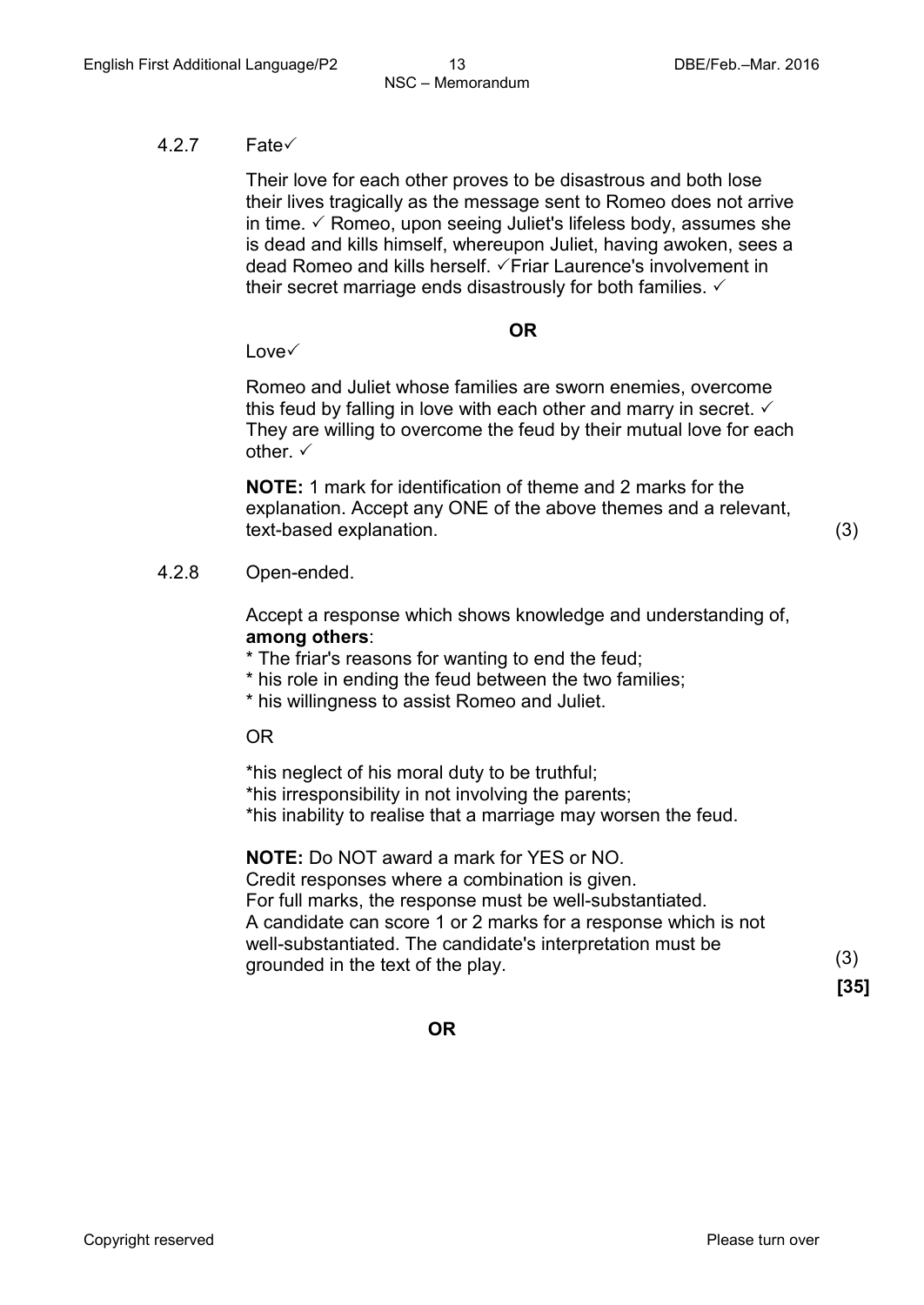#### **QUESTION 5:** *NOTHING BUT THE TRUTH*

#### **Candidates are required to answer BOTH questions, i.e. QUESTIONS 5.1 and 5.2.**

| 5.1 | 5.1.1 | interpreter√<br>(a)<br>cousin√<br>(b)<br>fashion√<br>(c)<br>London√<br>(d)                                                                                                                                                                                                     | (4) |
|-----|-------|--------------------------------------------------------------------------------------------------------------------------------------------------------------------------------------------------------------------------------------------------------------------------------|-----|
|     | 5.1.2 | Anger/frustration/hurt/resentment√<br>(a)                                                                                                                                                                                                                                      | (1) |
|     |       | Themba's affair with Sipho's wife. $\checkmark$<br>(b)<br>Sipho's son (Luvuyo's) death. ✓<br>Themba's true role in the struggle. $\checkmark$<br>His father's funeral. $\checkmark$<br>Forgiveness for what Themba did.√<br>Why Themba never returned from exile. $\checkmark$ |     |
|     |       | <b>NOTE:</b> Accept any TWO of the above.                                                                                                                                                                                                                                      | (2) |
|     | 5.1.3 | They are close to each other.<br>They care about each other.<br>They are considerate of each other $\checkmark$                                                                                                                                                                |     |
|     |       | <b>NOTE:</b> Accept any ONE of the above.                                                                                                                                                                                                                                      | (1) |
|     | 5.1.4 | NOTE: The COMPARISON must be CLEAR (2 marks for Sipho<br>and 2 marks for Themba). Credit answers containing accurate<br>examples from the play.                                                                                                                                |     |
|     |       | Sipho is responsible. $\sqrt{ }$ /He is caring. $\sqrt{ }$ /He is mature. $\sqrt{ }$ /He is<br>considerate $\sqrt{7}$ He respects his parents' wishes/decisions.                                                                                                               |     |
|     |       | Themba is irresponsible $\checkmark$ He is a ladies' man $\checkmark$ He is<br>careless. V/ He is manipulative. V                                                                                                                                                              | (4) |
|     | 5.1.5 | Sibling rivalry $\checkmark$                                                                                                                                                                                                                                                   |     |
|     |       | Sipho is blamed for his brother's behaviour. $\checkmark$<br>Themba is spoilt by his parents, $\checkmark$ whereas Sipho is harshly<br>reprimanded. $\checkmark$<br>Themba acts irresponsibly, $\checkmark$ whereas Sipho has to be the<br>responsible one. ✓                  |     |
|     |       | <b>NOTE:</b> 1 mark for identification of theme and 2 marks for the<br>explanation. Accept any ONE of the above themes and a relevant,<br>text-based explanation/example.                                                                                                      | (3) |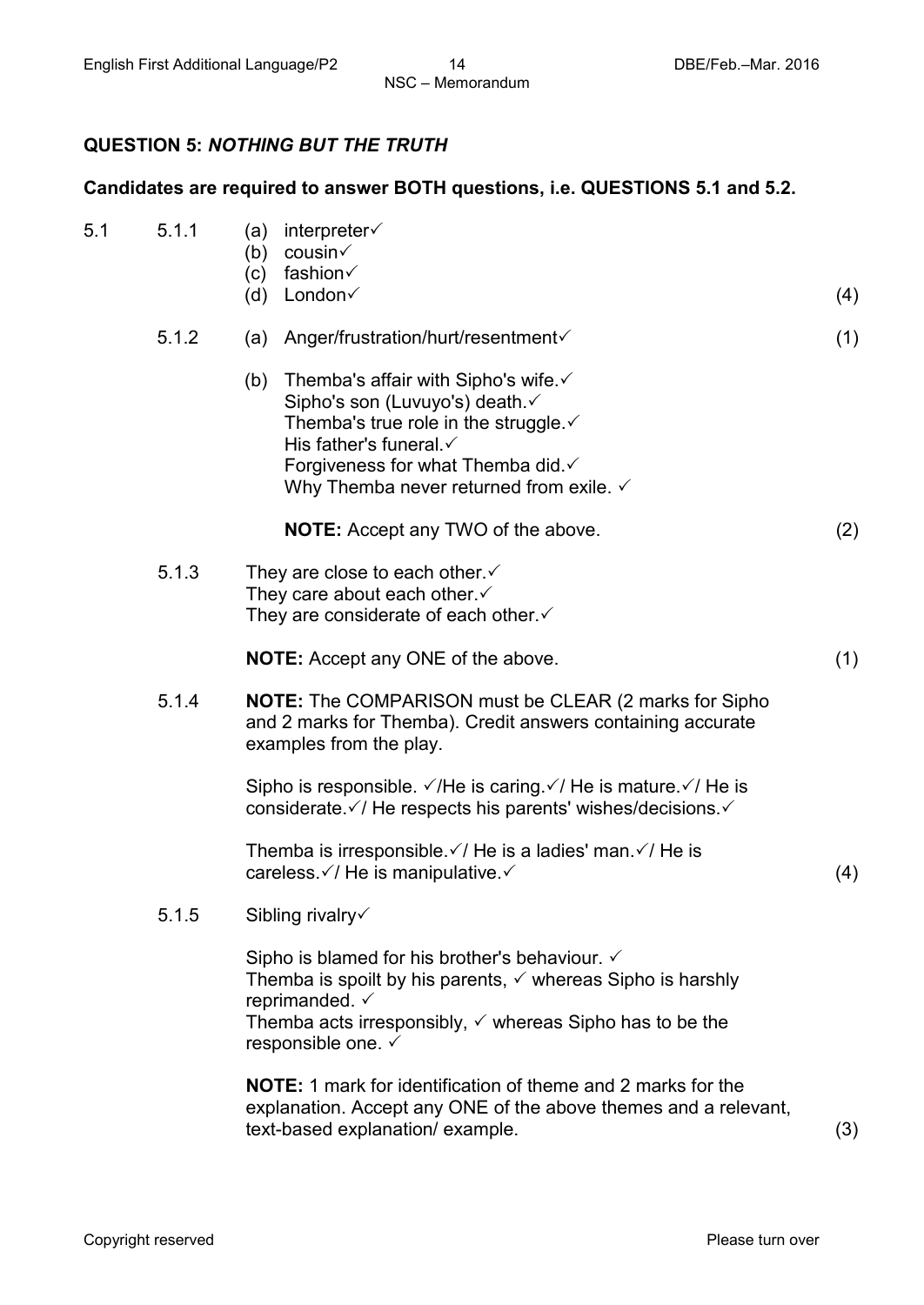#### 5.1.6 Open-ended.

Accept a response which shows knowledge and understanding of, **among others**:

\*where she was born and lives; \*the westernised surname and manners; \*her ignorance and disregard of cultural practices.

#### OR

\*Mandisa's heritage; \*her willingness to be guided by Thando regarding their customs.

**NOTE:** Do NOT award a mark for YES or NO. Credit responses where a combination is given. For full marks, the response must be well-substantiated. A candidate can score 1 or 2 marks for a response which is not well-substantiated. The candidate's interpretation must be grounded in the text of the play. (3)

- 5.2 5.2.1 Thando is referring to the horrors that people confess to at the Truth and Reconciliation Commission hearings/the difficulty of listening to people confessing at the hearings.  $\checkmark$  People were expected to tell the whole truth (as in the title) at the TRC.  $\checkmark$  (2)
	- $5.2.2$  She is brave  $\checkmark$ She is able to endure.  $\checkmark$ She is strong/ will cope with the horror. $\checkmark$

| <b>NOTE:</b> Accept any ONE of the above. |
|-------------------------------------------|
|-------------------------------------------|

5.2.3 Smile shyly/hold hands across the chest/look happy

**NOTE:** Accept any ONE of the above. (1)

5.2.4 C/straighforward (1) 5.2.5 She feels that if you commit a crime  $\checkmark$  you should be punished.  $\checkmark$ 

OR She feels that perpetrators of apartheid crimes  $\checkmark$  should be punished/not be forgiven.

- **NOTE:** Accept any ONE of the above combinations. (2)
- 5.2.6 They share a close relationship.  $\sqrt{ }$  Her parents allow her freedom to date whom she wants to.  $\sqrt{I}$  They communicate well.  $\sqrt{I}$  They are very protective of her.  $\sqrt{ }$  She is very obedient and listens to their advice.  $\checkmark$

**NOTE:** Accept any THREE of the above. (3)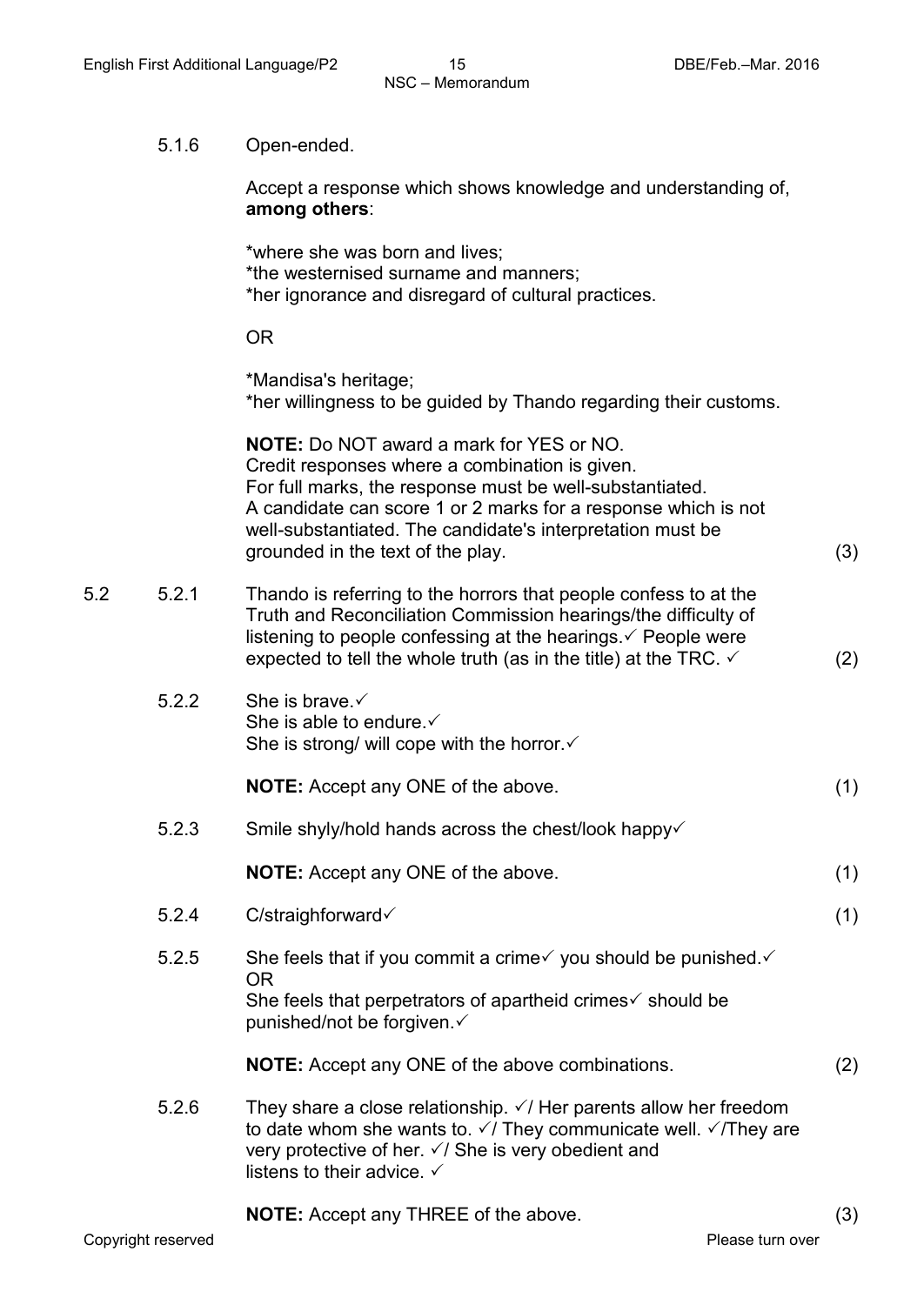5.2.7 They are becoming close. They confide in each other/share secrets. $\checkmark$ Thando is hospitable. $\checkmark$ They have a sisterly relationship. $\checkmark$ They are truly interested in each other's lives.  $\checkmark$ 

**NOTE:** Accept any THREE of the above. (3)

5.2.8 Open-ended.

Accept a response which shows knowledge and understanding of, **among others**:

\*how he would have been able to clear up the mysteries; \*how the character's appearance might influence the audience; \*how he would defend his actions/receive forgiveness.

OR

\*how his relationship with Mandisa might have been affected; \*how Thando might have been disillusioned/angry; \*a meeting between the two brothers might not have ended well.

**NOTE**: Do NOT award a mark for YES or NO. Credit responses where a combination is given. For full marks, the response must be well-substantiated. A candidate can score 1, 2 or 3 marks for a response which is not well-substantiated. The candidate's interpretation must be grounded in the text of the play. (4)

**[35]**

**TOTAL SECTION B: 35**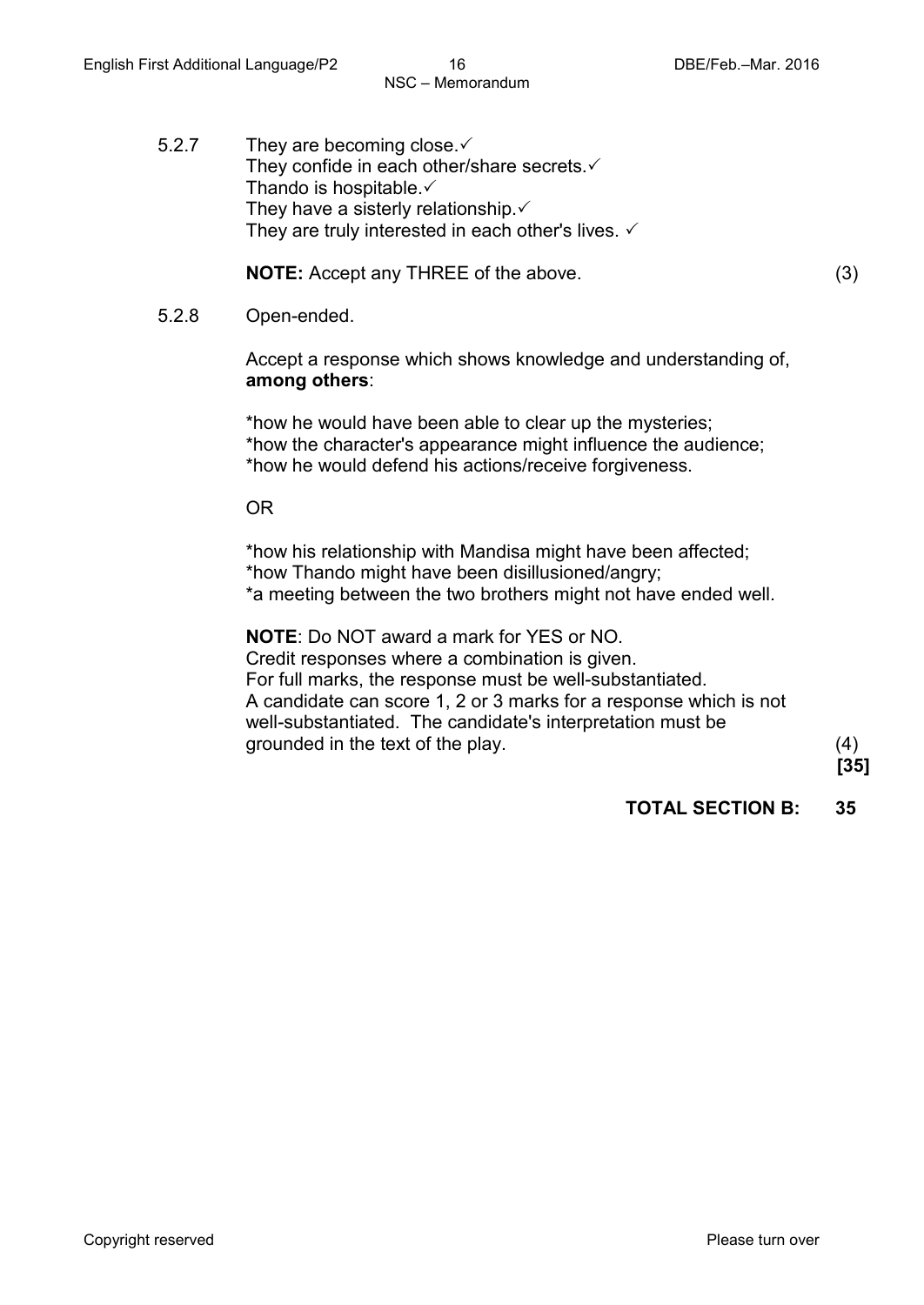#### **SECTION C: SHORT STORIES**

#### **QUESTION 6**

**NOTE:** Candidates are required to answer **ALL** questions set **on BOTH short stories.**

#### 6.1 **'THE COFFEE-CART GIRL'**

| 6.1.1 | factory√<br>(a)<br>coffee-cart √<br>(b)<br>Naidoo√<br>(c)<br>knife√<br>(d)                                                                              | (4) |
|-------|---------------------------------------------------------------------------------------------------------------------------------------------------------|-----|
| 6.1.2 | 'She nodded twice.'                                                                                                                                     |     |
|       | <b>NOTE:</b> Do not penalise if quotation marks are omitted.                                                                                            | (1) |
| 6.1.3 | C/guilt                                                                                                                                                 | (1) |
| 6.1.4 | Metaphor√<br>(a)                                                                                                                                        | (1) |
| 6.1.4 | China's guilt/feelings/thoughts √<br>(b)<br>are confused/mixed up/ not organised √/He does not know<br>what to do. $\checkmark$                         | (2) |
| 6.1.5 | China is lonely. $\sqrt{7}$ He seems lost. $\sqrt{7}$ He regrets his behaviour. $\sqrt{7}$<br>He longs to see Pinkie. ✓                                 |     |
|       | <b>NOTE:</b> Accept any TWO of the above.                                                                                                               | (2) |
| 6.1.6 | Racism√                                                                                                                                                 |     |
|       | Pinkie is forced to leave her job $\checkmark$ because of the decisions made<br>by the racist authorities. The street vendors are removed. $\checkmark$ |     |
|       | <b>OR</b>                                                                                                                                               |     |
|       | Relationships/violence                                                                                                                                  |     |
|       |                                                                                                                                                         |     |

Pinkie and China's relationship has ended  $\checkmark$  because of China's jealousy and violent behaviour.

**NOTE:** 1 mark for identification of theme and 2 marks for the explanation. Accept any ONE of the above themes and a relevant, text-based explanation. (3)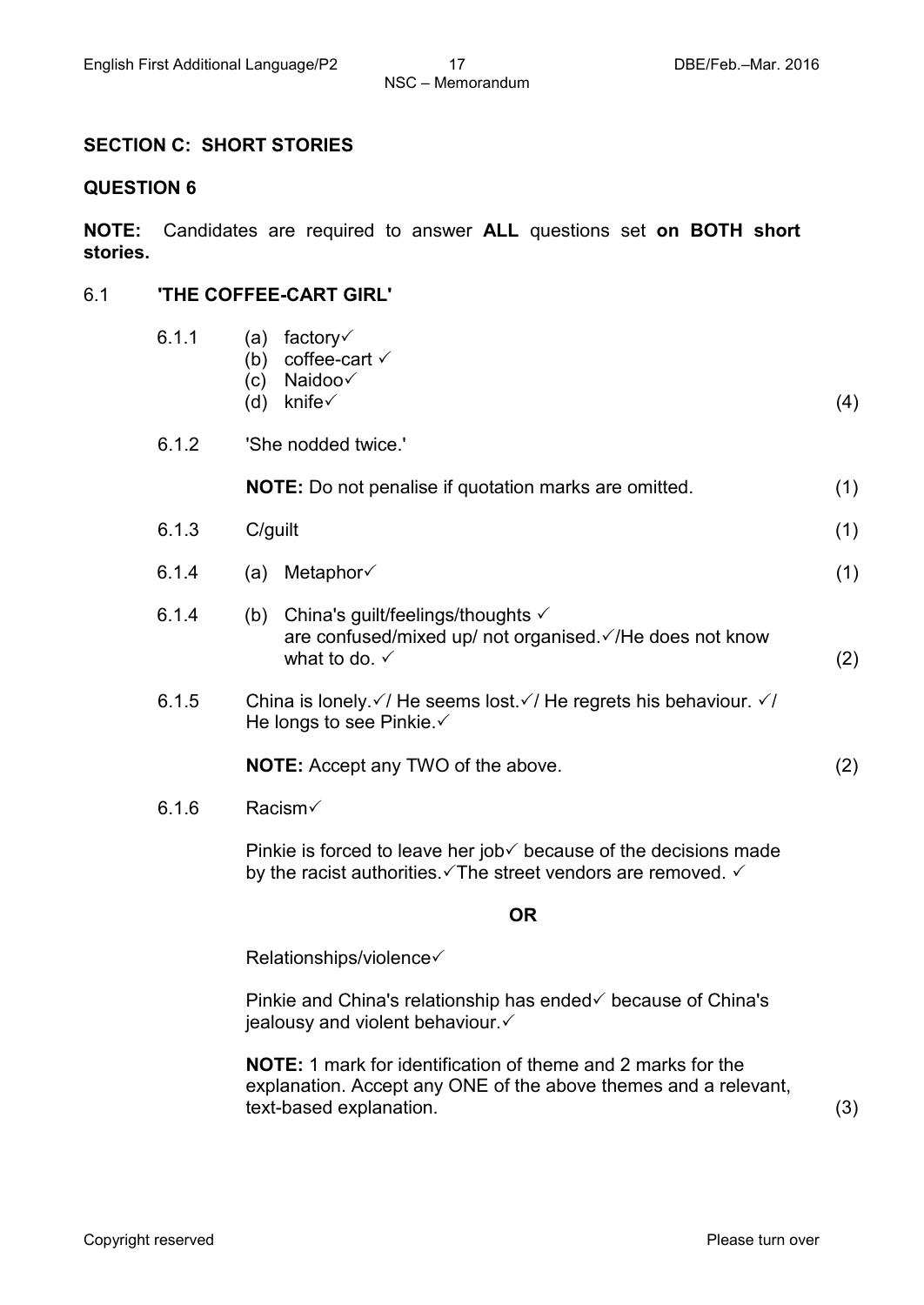#### 6.1.7 Open-ended.

Accept a response which shows knowledge and understanding of, **among others**:

- \* how the coffee-cart is central to China and Pinkie's relationship;
- \* the circumstances when they meet;
- \* the relationship that develops;
- \* the jealousy;
- \* their parting.

**NOTE:** For full marks, the response must be well-substantiated. A candidate can score 1 or 2 marks for a response which is not well-substantiated. The candidate's interpretation must be grounded in the short story. (3)

#### 6.2 **'THE LUNCHEON'**

6.2.1 He is living in a very small apartment/flat.  $\sqrt{ }$  His apartment overlooks a cemetery/ is not in a good suburb. He is earning very little money.  $\sqrt{I}$  He never went to an expensive restaurant.  $\sqrt{AB}$  can scarcely afford to take a guest to luncheon.  $\sqrt{AB}$ He has no money left after the meal. $\checkmark$ 

|       |     | <b>NOTE:</b> Accept any TWO of the above.                                                                                                                                                                    | (2) |
|-------|-----|--------------------------------------------------------------------------------------------------------------------------------------------------------------------------------------------------------------|-----|
| 6.2.2 | (a) | Terrified/afraid/nervous. ✓                                                                                                                                                                                  |     |
|       |     | <b>NOTE:</b> Accept any ONE of the above.                                                                                                                                                                    | (1) |
|       | (b) | He will not be able to pay the bill. $\checkmark$                                                                                                                                                            | (1) |
|       | (c) | He would pretend that his purse had been stolen/pick-<br>pocketed/taken from his pocket. ✓<br>He would leave his watch at the restaurant and say that he<br>would return later to pay the bill. $\checkmark$ | (2) |
| 6.2.3 |     | 'appetising'/'succulent' $\checkmark$                                                                                                                                                                        |     |
|       |     | NOTE: Do not penalise if quotation marks are omitted.                                                                                                                                                        | (1) |
| 6.2.4 | (a) | The woman stuffs the asparagus down her throat/takes huge<br>bites/eats rudely. $\checkmark$<br>The woman eats the asparagus very quickly. $\checkmark$                                                      |     |
|       |     | <b>NOTE:</b> Accept any ONE of the above.                                                                                                                                                                    | (1) |
|       | (b) | He is shocked/disgusted $\checkmark$ (by the way in which the woman<br>eats), but remains polite/courteous./ He tries to hide his                                                                            |     |

feelings.  $\check{\hspace{1cm}}$  (2)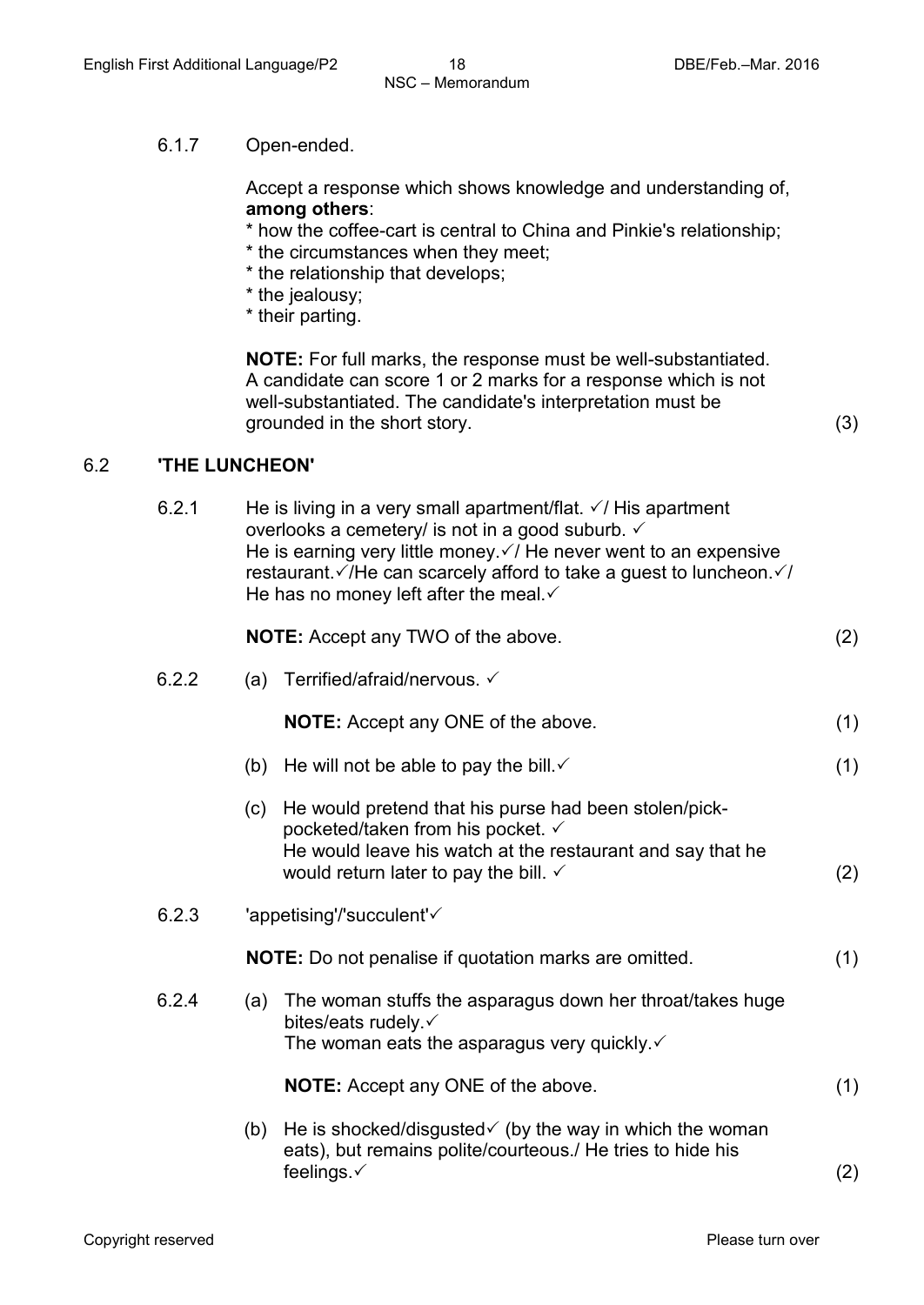- 6.2.5 She says she only eats one thing  $\checkmark$  but she orders more than one thing/many things  $\checkmark$  for lunch. (2)
- 6.2.6 **NOTE:** For full marks the COMPARISON must be CLEAR. (1 mark for the writer and 1 mark for the woman). Credit answers containing accurate examples from the short story.

The writer is kind,  $\checkmark$  the woman is greedy.  $\checkmark$ The writer is polite.  $\checkmark$  the woman is self-centred.  $\checkmark$ The writer is gullible,  $\checkmark$  the woman is manipulative.  $\checkmark$  (2)

6.2.7 Open-ended. Accept a response which shows knowledge and understanding of, **among others**:

\* the man's reasons for going to lunch with the woman;

- \* his over-generosity;
- \* his inability to give the woman a budget or tell her the truth.

**NOTE:**For full marks, the response must be well-substantiated. A candidate can score 1, 2 or 3 marks for a response which is not well-substantiated. The candidate's interpretation must be grounded in the short story. (4)

#### **TOTAL SECTION C: 35**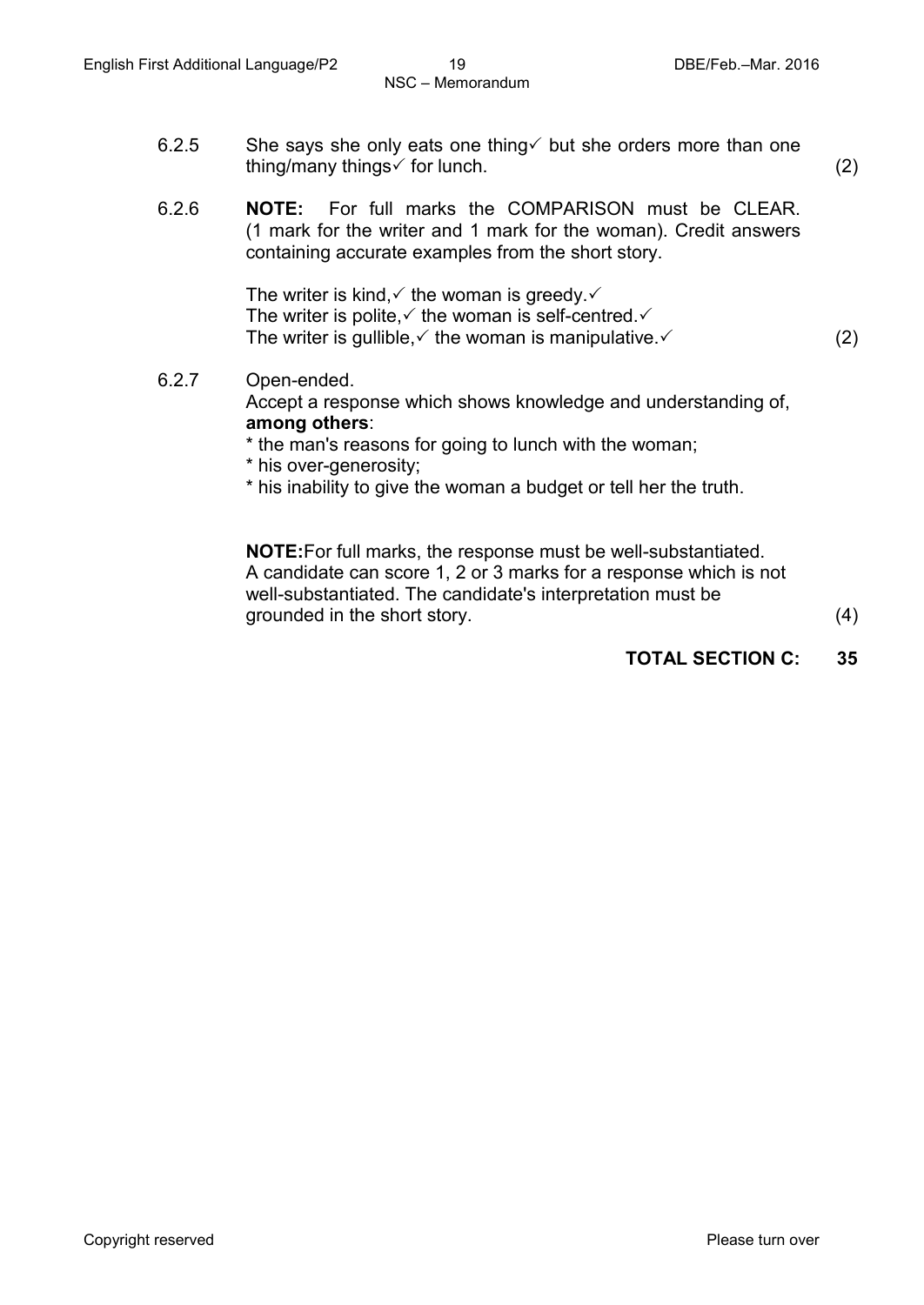#### **SECTION D: POETRY**

### **NOTE: Candidates are required to answer ALL the questions on BOTH poems.**

#### **QUESTION 7**

| 7.1   | Let me not to the marriage of true minds – William Shakespeare                                                                                                                                                                                                                            |     |  |  |  |
|-------|-------------------------------------------------------------------------------------------------------------------------------------------------------------------------------------------------------------------------------------------------------------------------------------------|-----|--|--|--|
| 7.1.1 | Shakespearean/English/Elizabethan sonnet. √ It has 3 quatrains of<br>4 lines each $\checkmark$ and the last 2 lines are called a rhyming<br>couplet. $\sqrt{7}$ The rhyme scheme is: abab; cdcd; efef; gg. $\sqrt{7}$                                                                     |     |  |  |  |
|       | <b>NOTE:</b> Accept any THREE of the above.                                                                                                                                                                                                                                               | (3) |  |  |  |
| 7.1.2 | 'marriage of true minds'√                                                                                                                                                                                                                                                                 |     |  |  |  |
|       | NOTE: Do not penalise if quotation marks are omitted.                                                                                                                                                                                                                                     | (1) |  |  |  |
| 7.1.3 | Certain/ confident √<br>(a)                                                                                                                                                                                                                                                               | (1) |  |  |  |
|       | Literal: It refers to an actual storm/strong wind. ✓<br>(b)<br>Figurative: It refers to troubles in a relationship. ✓                                                                                                                                                                     | (2) |  |  |  |
|       | True love is compared to a guiding star $\checkmark$ that guides a ship at<br>(c)<br>night $\checkmark$<br>True love acts like a compass/beacon√ in a difficult<br>relationship. $\checkmark$                                                                                             |     |  |  |  |
|       | <b>NOTE:</b> Accept any ONE of the above combinations.                                                                                                                                                                                                                                    | (2) |  |  |  |
| 7.1.4 | A sickle is sharp/cuts with precision $\checkmark$ so also does time cause<br>everybody to age/change physically/nobody can escape its<br>effects.√                                                                                                                                       | (2) |  |  |  |
| 7.1.5 | True love lasts forever. $\checkmark$ It is not influenced/affected by troubles, or<br>the passing of time $\checkmark$ It remains steadfast $\checkmark$ even when times are<br>tough/challenging.                                                                                       | (3) |  |  |  |
| 7.1.6 | Open-ended.                                                                                                                                                                                                                                                                               |     |  |  |  |
|       | Accept a response which shows knowledge and understanding of,<br>among others:<br>*the speaker's understanding of true love as portrayed in the<br>poem;<br>*the speaker's conviction that love and literature are both<br>unchangeable;<br>*his belief that he will not be proven wrong. |     |  |  |  |

**OR**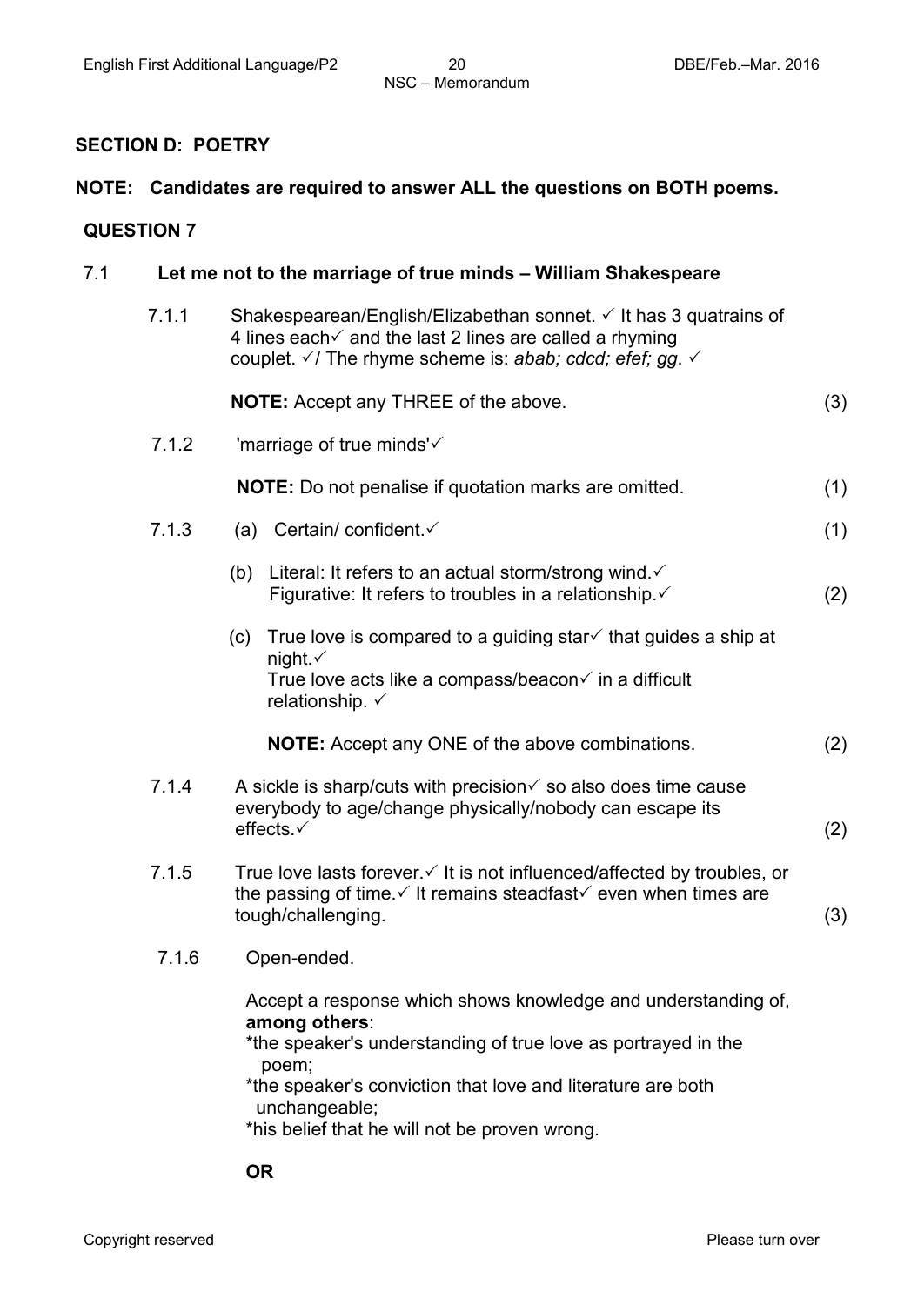\*the unrealistic view the speaker has of true love.

**NOTE:** Do NOT award a mark for YES or NO. Credit responses where a combination is given. For full marks, the response must be well-substantiated. A candidate can score 1, 2 or 3 marks for a response which is not well-substantiated. The candidate's interpretation must be grounded in the poem. (4)

#### 7.2 **Auto wreck – Karl Shapiro**

| 7.2.1 | (c) | (a) accidents $\checkmark$<br>(b) convenient $\checkmark$<br>suffering√                                                                                                                                                                                                                                                                                                               | (3) |
|-------|-----|---------------------------------------------------------------------------------------------------------------------------------------------------------------------------------------------------------------------------------------------------------------------------------------------------------------------------------------------------------------------------------------|-----|
| 7.2.2 | (a) | The ambulance is compared to a bird/plane $\checkmark$                                                                                                                                                                                                                                                                                                                                | (1) |
|       |     | (b) The red light of the ambulance compared to the blood pulsing<br>from an artery $\checkmark$ is appropriate because there will be a lot of<br>blood $\checkmark$ at the accident scene.                                                                                                                                                                                            | (2) |
|       | (c) | C/the injured $\checkmark$                                                                                                                                                                                                                                                                                                                                                            | (1) |
| 7.2.3 |     | They sweep glass and other debris from the scene. $\checkmark$<br>They make notes. $\checkmark$<br>They clean the blood of the accident victims (from the road). $\checkmark$<br>They hang up lanterns. $\checkmark$                                                                                                                                                                  |     |
|       |     | <b>NOTE:</b> Accept any TWO of the above.                                                                                                                                                                                                                                                                                                                                             | (2) |
| 7.2.4 | (a) | They are shocked and dumbfounded. ✓<br>They try to appear calm and smile cautiously.<br>They realise that such misery is caused by human<br>error/recklessness.√<br>They are horrified. $\checkmark$<br>They seem unable to tear themselves away from the scene. $\checkmark$<br>They talk about the accident scene. $\checkmark$<br>They warn each other to be careful. $\checkmark$ |     |
|       |     | <b>NOTE:</b> Accept any TWO of the above.                                                                                                                                                                                                                                                                                                                                             | (2) |
|       | (b) | 'tight as tourniquets'√<br>'speak through sickly smiles'<br>'stubborn saw'                                                                                                                                                                                                                                                                                                            |     |
|       |     | <b>NOTE:</b> Accept any ONE of the above.<br>Do not penalise if quotation marks are omitted.                                                                                                                                                                                                                                                                                          | (1) |